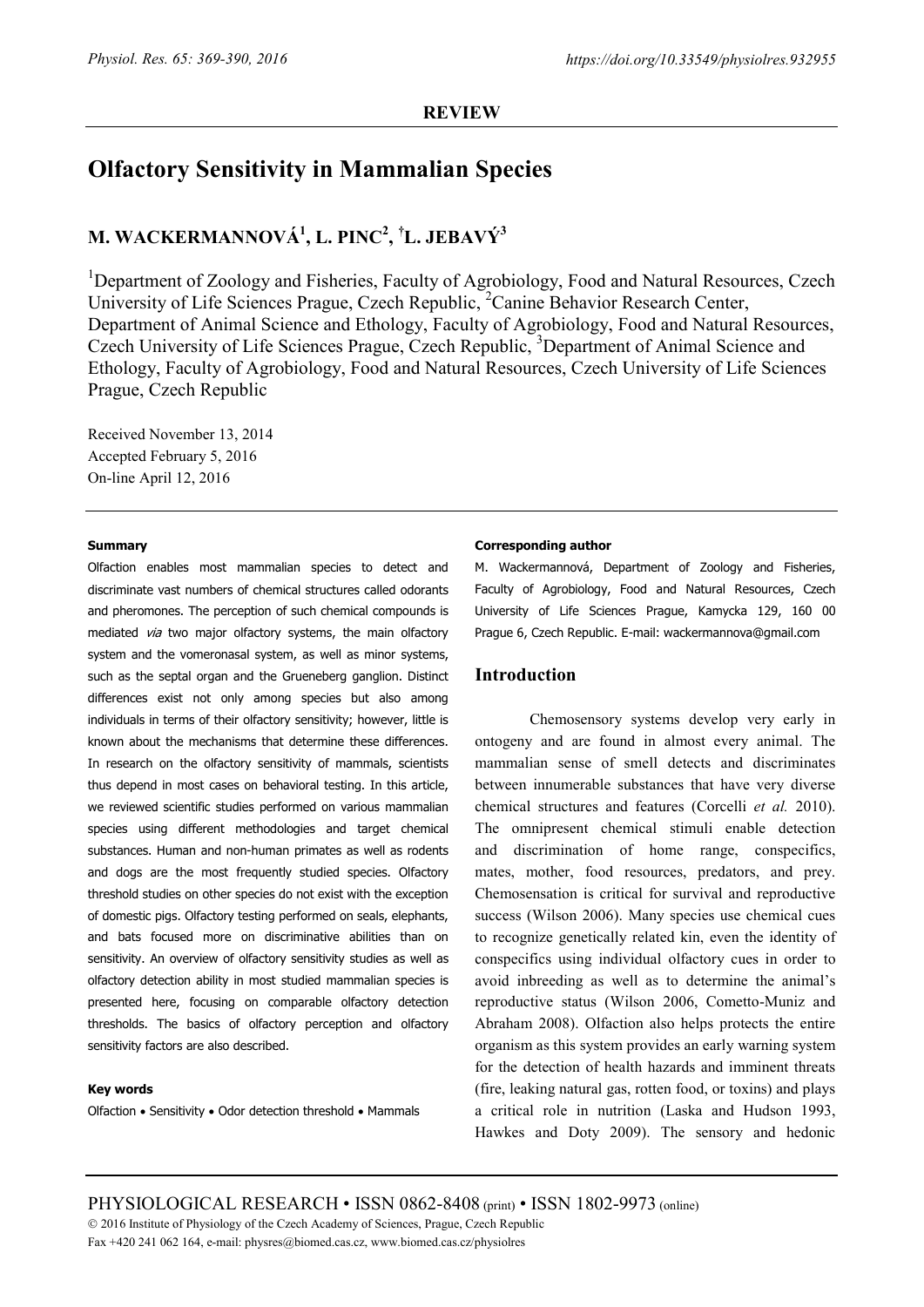evaluations of most food-related flavors are mainly dependent on olfactory perception (Nevitt 2000).

Chemosensory-based communication is a vital signaling tool (Frasnelli *et al.* 2011). From the most gregarious to the most solitary, all animals need to coordinate their activities with others of the same species. This coordination is based on communication (Laberge and Hara 2004), which involves utilization of chemical signals known as pheromones (sexual attractant pheromones, mammary pheromones, aggression pheromones, alarm pheromones, marking pheromones) (Brennan 2010).

Olfactory sensitivity in mammals has been studied since the 1960s, but experiments focused on an exact olfactory threshold are rare. The small number of these experiments differs in methods as well as in results. The main aim of this review is to present the olfactory thresholds of mammalian species and to show the exclusivity of the olfactory system in mammals, despite the differences in the results of individual studies.

There has been a long-term effort to compare odor perception in humans and animals. The comparison may develop scientific evidence concerning hypotheses about relative olfactory powers in humans and other mammalian species. An important criterion is the integration of human psychophysical results with animal results in similar studies, as animal results may approximate the neural mechanism and olfactory perception in humans (Walker and Jennings 1991).

# **What is olfaction?**

Olfaction mediates the perception of volatile chemicals, which convey information about the environment to the receiver. Variations in the precise structure of individual odorant molecules, concentrations of those molecules, and specific combinations and relative concentrations of components in a mixture of odorant molecules provide crucial information about the surrounding world. Given that most odors are complex mixtures of a number of single components, the discrimination of one odor from another is difficult, and previous experience enhances odor discrimination in mammalian species (Firestein 2001, Croy *et al.* 2015).

Over time, a number of theories have been attempted to explain the relationship between the molecular structure and odor in the primary olfactory reception mechanism. The view of the reception mechanism evolved from the "lock and key" theories that claim molecular shape determines odor (Wright 1977, Frater 1998) over odotope theory-based identification of receptor subtypes responding not to one but to many odorants (Mori 1994, Malnic *et al.* 1999) to vibration theory (Turin and Yoshii 2003). This theory, based on the molecular vibrations of odorants, was first described in 1938 (Dyson 1938) and has been newly extended by Turin (2002). This theory states that odor is determined by the vibration spectrum of the molecule. The detection mechanism is based on inelastic electron tunneling, and the vibration spectra of the odorants determine their odor (Turin and Yoshii 2003), but after clean chemical deuteration studies (Block *et al.* 2015) the vibration theory should be reexamined (Vosshal 2015). In conclusion, no theory explaining the principles of the odorant-receptor interaction has been proved to be entirely plausible (Zarzo 2007).

Individual variations in the limits of detection for different stimuli have been known for a long time. Although individual odor thresholds vary, studies have indicated the variations within an individual are comparable to variations between individuals (Cain 1989). The olfactory threshold is the minimum concentration of a target stimulus an individual is able to reliably differentiate from a blank sample (deionized water in most studies). In recent experiments that focused on olfactory sensitivity in mammalian species, the olfactory detection threshold (ODT) was considered the limit of olfactory sensitivity.

# **Olfactory subsystems**

In mammals, the olfactory, gustatory, and trigeminal systems are involved in chemical senses (sense of smell, taste, somatosensation). The nose, the main olfactory organ, consists of multiple olfactory subsystems, among which the main olfactory epithelium (MOE) and the vomeronasal organ (VNO) have been the most studied (Trotier 2011). The MOE is composed of two types of cells, microvillar cells and olfactory sensory neurons (OSNs), which express G-protein-coupled odorant receptors. The VNO contains two olfactory subsystems (apical and basal) and two classes of vomeronasal receptors (V1Rs and V2Rs) (Young *et al.* 2010). Although human embryonic VNO exerts a developmental track common to microsmatic mammals, after the initial development, the VNO regresses, with only a few vestiges persisting in adults and most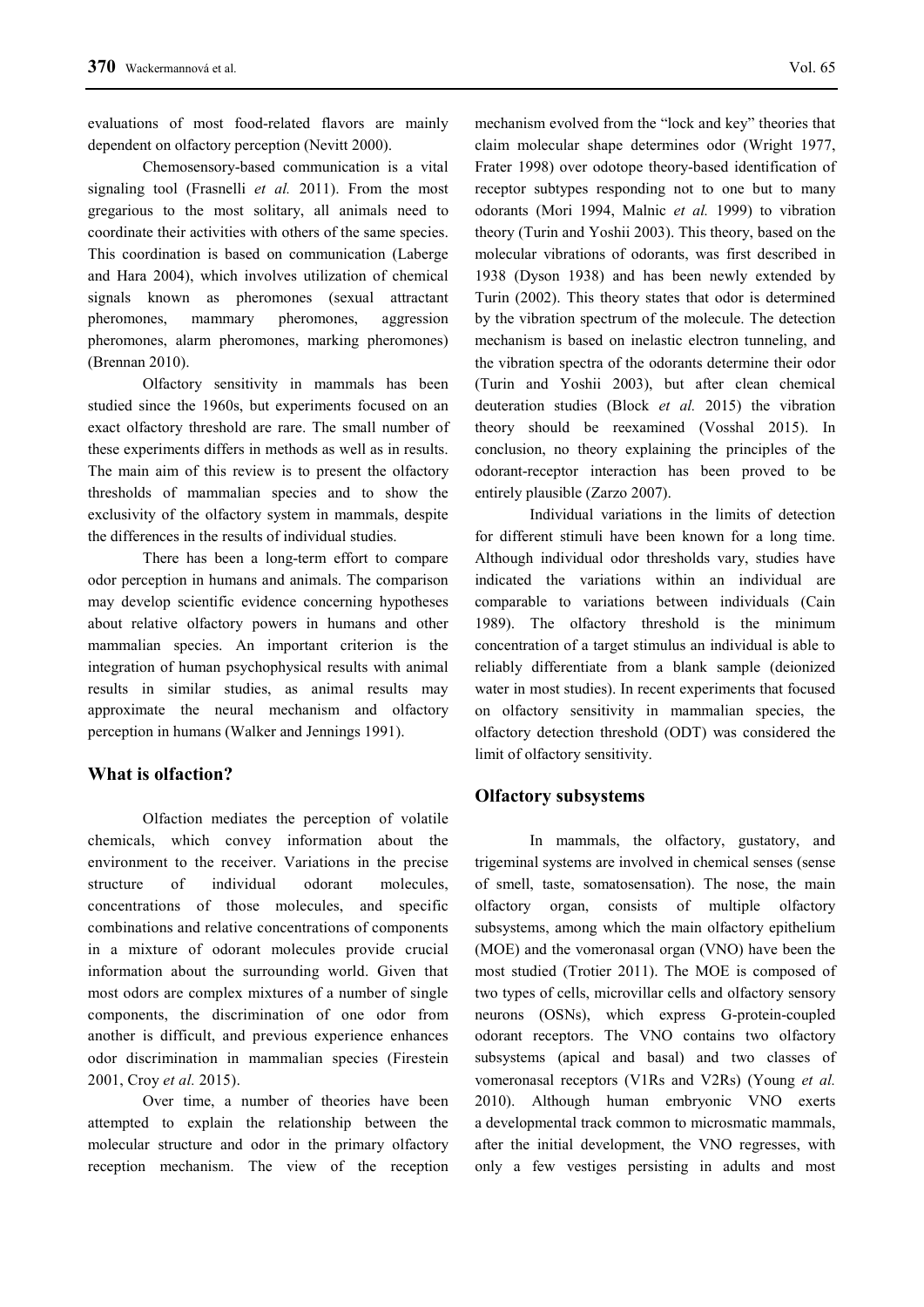chemoreceptor cells within the persistent vomeronasal duct (VND) wear off. By the absence of neurons and vomeronasal nerve bundles it can be deduced that the vomeronasal epithelium is not a sensory organ in adult humans (Trotier *et al.* 2000). The genes that code for the V1R-type and V2R-type receptor proteins are mostly nonfunctional in humans (Mohedano-Moriano *et al.* 2008). Although vomeronasal ducts and pits have been observed in humans (Moran *et al.* 1991, Stensaas *et al.* 1991, Boehm and Gasser 1993, Trotier and Doving 1996), evidence of functional vomeronasal receptor neurons connected to the brain has not been found in adult humans (Johnson 1998, Smith *et al.* 2014). In some species, there are two additional spatially segregated clusters of sensory cells, the septal organ (SO) (Storan and Key 2006) and the Grueneberg ganglion (GG), which are particularly well developed in mice (Brechbuhl *et al.* 2014). Each of the four physically segregated apparatuses can convey sensory information about multiple modalities and serve multiple functions. Although these chemosensory subsystems detect distinct chemical substances, the olfactory cues overlap substantially. No behavioral studies have tested the olfactory subsystems separately, since it is not possible to test only part of the complex olfactory system without an invasive intervention in the subject organism.

# **Main factors of olfactory sensitivity**

An animal's sense of smell enables the animal to recognize and discriminate numerous airborne molecules with great accuracy and sensitivity (Wu *et al.* 2011). The behavioral relevance of an odorant may be an important determinant of a species' olfactory sensitivity (Laska *et al.* 2005a, 2007a, Olsson and Laska 2010, Ferdenzi *et al.* 2013). It has also been determined that olfactory acuity increases during fasting, allowing some mammalian species to detect food and environmental odors, such as those of predators, more easily (Aime *et al.* 2007). The connection between body weight and olfactory sensitivity has been observed in mammals, especially in rats (Thanos *et al.* 2013). Changes in olfactory sensitivity are related to circadian locomotor behavior as well. Odor stimuli can act as a circadian time cue that modulate circadian behavior in mammals (Abraham *et al.* 2013). To utilize chemical cues, animals must have olfactory systems that can deal with at least four specific issues: 1) the detection of the stimulus; 2) discrimination of the stimulus from other potentially very similar stimuli; 3) dealing with and,

perhaps, determining relative stimulus intensity; and 4) assigning meaning to the stimulus (Wilson 2006, Wilson and Mainen 2006). Detection is the degree of presence, while recognition involves matching input, and identification is the assignment of meaning. These three different functions do not necessarily correlate with specific anatomical locations (Mombaerts 2001).

Repeated exposure is an important factor in developing olfactory sensitivity, so learning is evidently a vital part of olfactory perception (Wilson and Stevenson 2003). The synapses and receptive fields of the cerebral cortex are plastic. Modification of cortical inputs leads to synaptic changes, which are related to improved sensory perception and enhanced behavioral performance (Guthoff *et al.* 2009). Not only the olfactory threshold but also the olfactory discrimination of similar odorants (odor acuity) in general can improve with experience (Ferdenzi *et al.* 2013), and the ability to successfully distinguish between similar odorants depends on the specific behavioral response of particular species (Giannaris *et al.* 2002, Wiltrout *et al.* 2003). The role of experience was found even in the prenatal stage in the rabbit (Coureaud *et al.* 2004). Some studies suggested that repeated exposure to an odorant may influence the threshold level. The exposure to either amyl acetate or androstenone in mice leads to enhanced sensitivity (Yee and Wysocki 2001). Conversely, some investigations found that repeated or prolonged exposure to an odorant decreases olfactory sensitivity to that odorant; however, the sensitivity recovers over time in the absence of exposure (Hudson 1999). It seems to be dependent on the concentration of the odor as well as on the duration of exposure (Moberg *et al.* 1999). The detection threshold obtained before and after exposure also shows an adaptation effect that is characteristic of continuous exposure (Haehner *et al.* 2007, Hummel *et al.* 2007). The adaptation and desensitization of the olfactory response were thoroughly reviewed by Kleene (2008).

Some odorants smell qualitatively different at high concentrations. Higher concentrations of any odorant are likely to result in progressively more widespread binding to different types of receptors (Duchamp-Viret *et al.* 1990, Malnic 1999). Rabbit pups responded to the mammary pheromone only when it was presented within a fairly limited concentration range. Only a specific concentration leads to the behavioral response. This is consistent with the notion that higher concentrations actively recruit more receptors, thus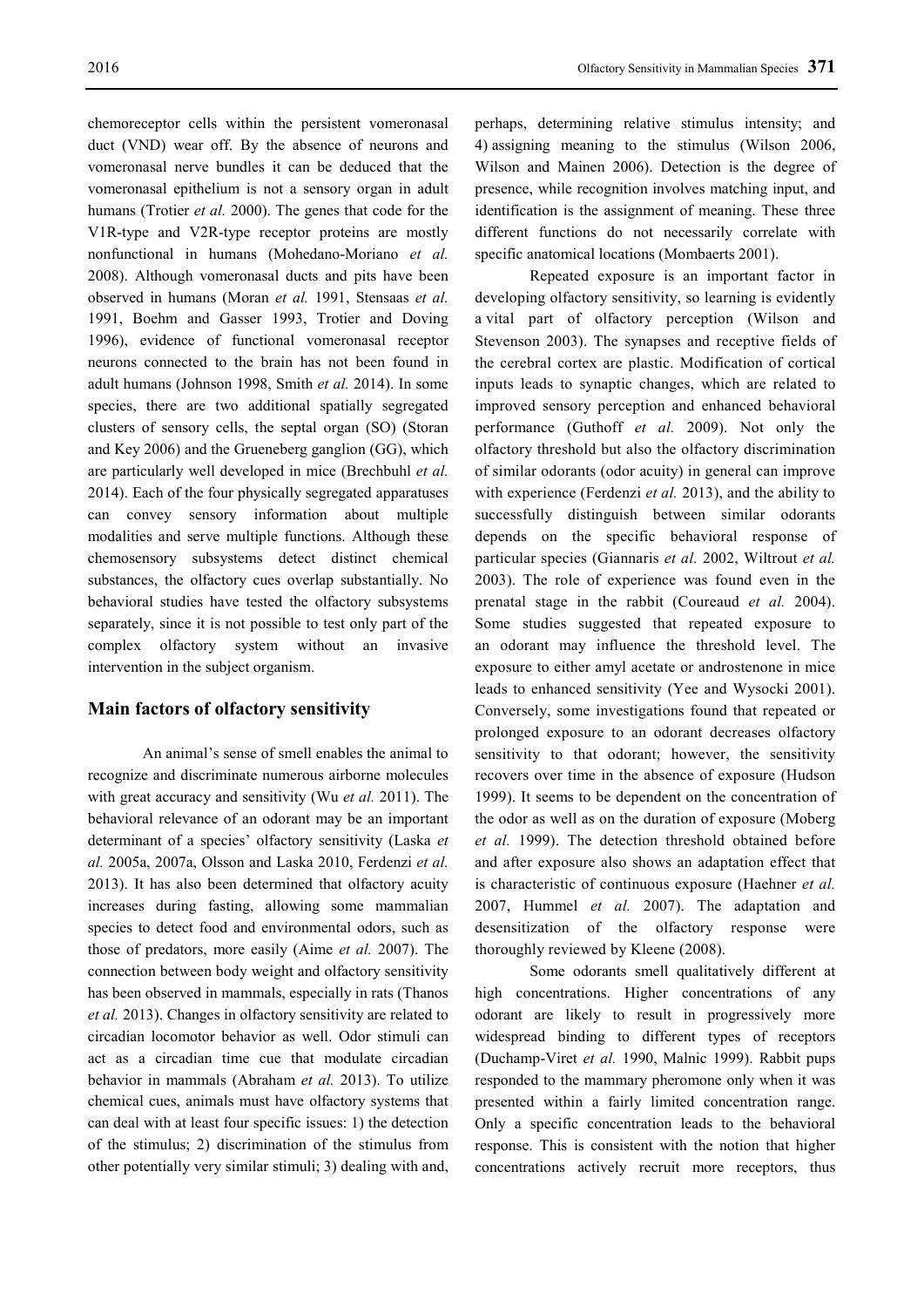changing the quality of the receptor output (Coureaud *et al.* 2004). It has also been suggested that some olfactory sensitivity differences dependent on sex may exist in humans (Ferdenzi *et al.* 2013), non-human primates (Laska *et al.* 2007a), and dogs (Wells and Hepper 2003). Nucleotide polymorphisms and variations in genes that express olfactory receptors may be the proximate cause of differences between the sexes. Nevertheless, the behavioral relevance (attractiveness or deterrence) of an odorant may be the ultimate cause (Laska *et al.* 2007a). Some gender-based olfactory sensitivity differences were determined with the use of aromatic aldehyde bourgeonal (Olsson and Laska 2010, Ferdenzi *et al.* 2013), but it has also been shown that olfactory thresholds are extremely variable across subjects (Stevens *et al.* 1988) and change substantially over time in humans. This is also the case for shorter periods (Stevens and Dadarwala 1993).

Olfactory receptors in mammals are encoded by the largest gene family charted in the mammalian genome. High number of amino acid changes is affected by high level of polymorphism, high number of pseudogenes and many allelic variants (Quignon *et al.* 2005, Tacher *et al.* 2005). Moreover, the anatomical features of intranasal volumes and the nasal cavity were found to have an influence in dogs (Damm *et al.* 2002). It has been proven that olfactory sensitivity also changes during an animal's lifetime, and this also applies to certain mammalian species (Doty 1989, Wells and Hepper 2003).

It has been suggested that in mammals, such as dogs, that have a very acute sense of smell, an anatomical structure called the olfactory recess determines olfactory superiority in comparison with animals, such humans that lack this structure. It has been demonstrated in the fluid dynamics of canine olfaction that a unique nasal airflow pattern develops during sniffing, which is optimized for odorant transport to the olfactory part of the nose. Thus, mammalian olfactory function and acuity may depend on the transport of odorant molecules to the olfactory recess where the odorant receptors are exposed to prolonged contact with them (Craven *et al.* 2010, Sobel *et al.* 2000). One study, which indicated that apparent sensitivity to some odorants is significantly greater at high nasal flow rates while other odorants exhibit the opposite effect, showed this connection to be contradictory. When the airflow rate and sniffing frequency in mice were evaluated separately, the nasal airflow rate, instead of the sniffing frequency, was found to affect the observed response in the olfactory glomeruli (Oka *et al.* 2009).

In studies conducted on olfactory sensitivity in mammalian species, the experiments focus on the capability of the studied subject to detect the target substance or to distinguish between two or more different substances. In some studies on olfactory sensitivity, the capability to detect a target odorant is considered. The methodology of individual experiments differed in the searching and marking of the target substance as well as in the chemical nature and concentration of the target substance. In recent studies, behavioral tests were used mostly to determine the odor detection threshold. The ODT is determined by testing the animals' ability to discriminate between a target odor and a blind sample that comprises an odorless object. Behavioral tests are based on instrumental conditioning and multiple-choice tests. In multiple-choice tests, the subjects must find and distinctly mark the target substance in different concentrations and are rewarded with food for the correct answer. The descending staircase procedure is usually repeated, and to mix the exact concentration of the target odorant, an odorless solvent is used in the multiplechoice test with a blind sample.

When the concentration detection function is measured, an alternative forced-choice procedure against air as a blank sample and an ascending concentration of target odor are usually used in humans. ODTs were defined as the concentration producing detectability (P) halfway  $(P=0.5)$  between chance  $(P=0.0)$  and perfect detection (P=1.0). Similar procedures have been used for other mammalian experiments. The odorant concentration is generally indicated in dilute concentration units parts per million (ppm), parts per billion (ppb), and parts per trillion (ppt) and are usually used with vapor phase concentrations. In previous studies, units based on moles or percent were used and generally refer to concentrations in the liquid phase.

## **Reported olfactory thresholds**

#### *Human*

Differences in olfactory sensitivity seem to have a genetic basis in humans as well. The olfactory threshold varies greatly across subjects. Olfactory receptors are determined by a large number of olfactory genes that display a high level of polymorphism and nonfunctional pseudogenes (Cometto-Muniz and Abraham 2008). Because human diseases are the main focus of scientific research, the influence of diseases on olfactory sensitivity in humans has been thoroughly explored in subjects with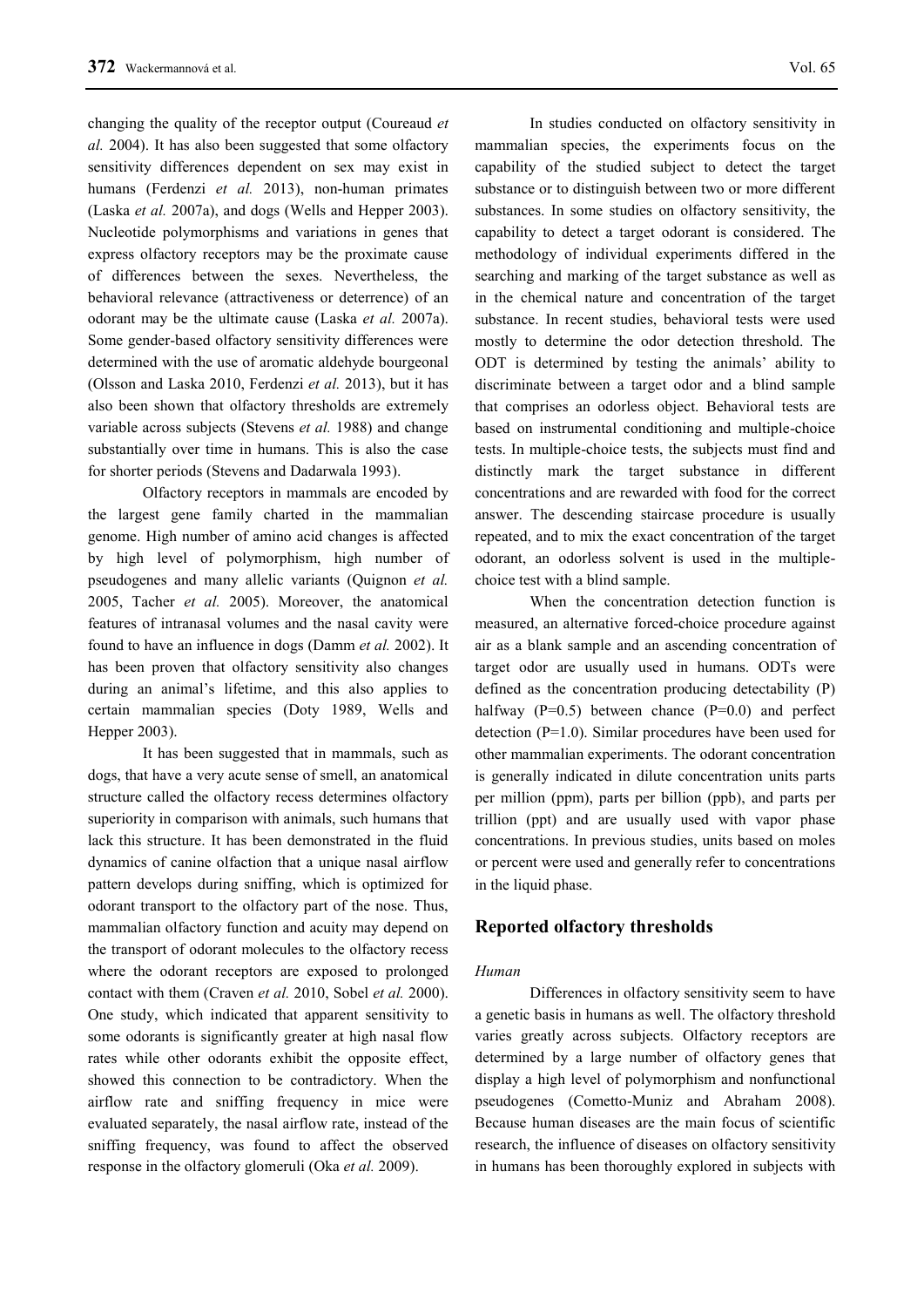obsessive compulsive disorder (Browne *et al.* 2006), Parkinson's disease (Harper *et al.* 2005, Haehner *et al.* 2007, Wu *et al.* 2011), diabetes mellitus and its genetic background (Guthoff *et al.* 2009), dementia and Alzheimer disease (Wysocki *et al.* 1997), schizophrenia (Moberg *et al.* 1999), depression (Ferris *et al.* 2007, Croy *et al.* 2014a), and other various dysfunctions. Human emotions (Larsson *et al.* 2000, Brand and Millot 2001, Pause *et al.* 2001, Havlíček 2008) and personality (Havlíček 2012, Pause 2012) may influence olfactory perception and it has been demonstrated that strong negative emotions can reduce olfactory sensitivity (Croy *et al*. 2014a).

In terms of inter-sex differences studies have indicated that women outperform men in specific olfactory threshold measurements (Brand and Millot 2001, Doty and Cameron 2009). Olfactory sensitivity in women may vary within a few days, differences depending on reproductive state (Lundstrom *et al.* 2006) and during the menstrual cycle (Hummel *et al.* 1991, Doty and Cameron 2009) have been found. A review by Martinec Nováková *et al.* (2014) supported the notion that there is a significant cycle-correlated variation of olfactory sensitivity in women (Hummel *et al.* 1991). Olfactory thresholds differed significantly across the cycle; the lowest thresholds were measured during the ovulatory phase and the highest during the menstrual phase (Navarrete-Palacios *et al.* 2003), in a variety of odorants (social and non-social odors), regardless of their different evolutionary significance (Saxton *et al.* 2008, Martinec Nováková *et al.* 2014). These findings support the claim that changes in olfactory sensitivity are linked to a common effect in odor perception in general (Pause *et al.* 2006, Doty and Cameron 2009). Although sexual orientation might play a role in hypothalamus activation in putative hormones (Savic *et al.* 2001, Berglund *et al.* 2006, Savic and Lindstrom 2008), it can be explained by sexual arousal, an acquired sensitization to a specific compound (Berglund *et al.* 2008). It has also been repeatedly proven that olfactory sensitivity decreases with aging (Ezeh *et al.* 1992, Stevens and Dadarwala 1993, Hummel *et al.* 2007, Guthoff *et al.* 2009). According to numerous studies, the repeated introduction of a target odor (even in a perithreshold concentration) causes a decrease in the olfactory threshold and detection sensitivity (Doty *et al.* 1981, Rabin and Cain 1986, Wysocki and Gilbert 1989, Dalton *et al.* 2002, Mainland *et al.* 2002). The brain synapses strengthen with use (Jancke 2009), and everyday olfactory experiences can improve olfactory performance *via* long-term neuronal plasticity in the olfactory brain regions (Buschhuter *et al.* 2008, Frasnelli *et al.* 2010, Seubert *et al.* 2013). During an investigation in which acetone was used as a target odor, the exposure of experimental subjects to acetone decreased olfactory sensitivity. The ODTs were set at 855 ppm in previously exposed subjects and 41 ppm in non-exposed subjects (Wysocki *et al.* 1997); this was in contrast to increasing sensitivity with experience in investigation cases. This suggests exposure to some substances induces changes in sensitivity, which are specific for this substance (acetone) in particular. The odorant-specific plasticity in the olfactory system is supported by studies that used human steroids as the target odorant. A pronounced decrease in the ODTs of more than four orders of magnitude with repeated exposure was found for the human steroid androstadienone. These experience-dependent changes in threshold were accompanied by a change in perceived odor quality (Lundstrom *et al.* 2003). Androstenoneanosmic subjects can acquire sensitivity to this steroid hormone by repeated exposure, while subjects who are able to detect androstenone can lower their threshold with repeated exposure (Jacob *et al.* 2003, Wang *et al.* 2004).

Amyl acetate was used as a target odor when different methods (general procedure, modified constant stimuli procedure, FC-AML procedure, staircase procedure) for determining the ODT were compared. The average threshold of these methods was about 0.11 ppb (Wise *et al.* 2008). In similar studies, certain ODTs were set as low as 0.29 ppb (acetate esters) (Cometto-Muniz *et al.* 2008), 0.14 ppb (aliphatic aldehydes) (Stevens *et al.*  1988), 2 ppm (hydrogen sulfide) and 1.9 ppm (cis-3 hexen-1-ol) (Jaeger *et al.* 2010), which also contain high concentration results such as 500 000 ppm for carbon dioxide or 175 000 ppm for amyl acetate. Specific ODTs for n-alcohols in humans varied from 2.52 ppb (ethanol) to 0.64 ppb (I-octanol) (Cometto-Muniz and Abraham 2008). A subsequent study on humans set the olfactory sensitivity threshold for different organic substances from 245 ppb (ethyl acetate) to 2.9 ppb (hexyl acetate) (Cometto-Muniz *et al.* 2008). Using 2-ketones as the target odorant, the ODT decreased from 832 ppb (acetone) to 5.5 ppb (nonanone) (Cometto-Muniz and Abraham 2009b). For the use of n-alkyl benzenes as a target odor, the specific detection threshold decreased from 89 ppb (octylbenzene) to 2.5 ppb (butylbenzene) (Cometto-Muniz and Abraham 2009a). A similar research study was conducted with aliphatic aldehydes and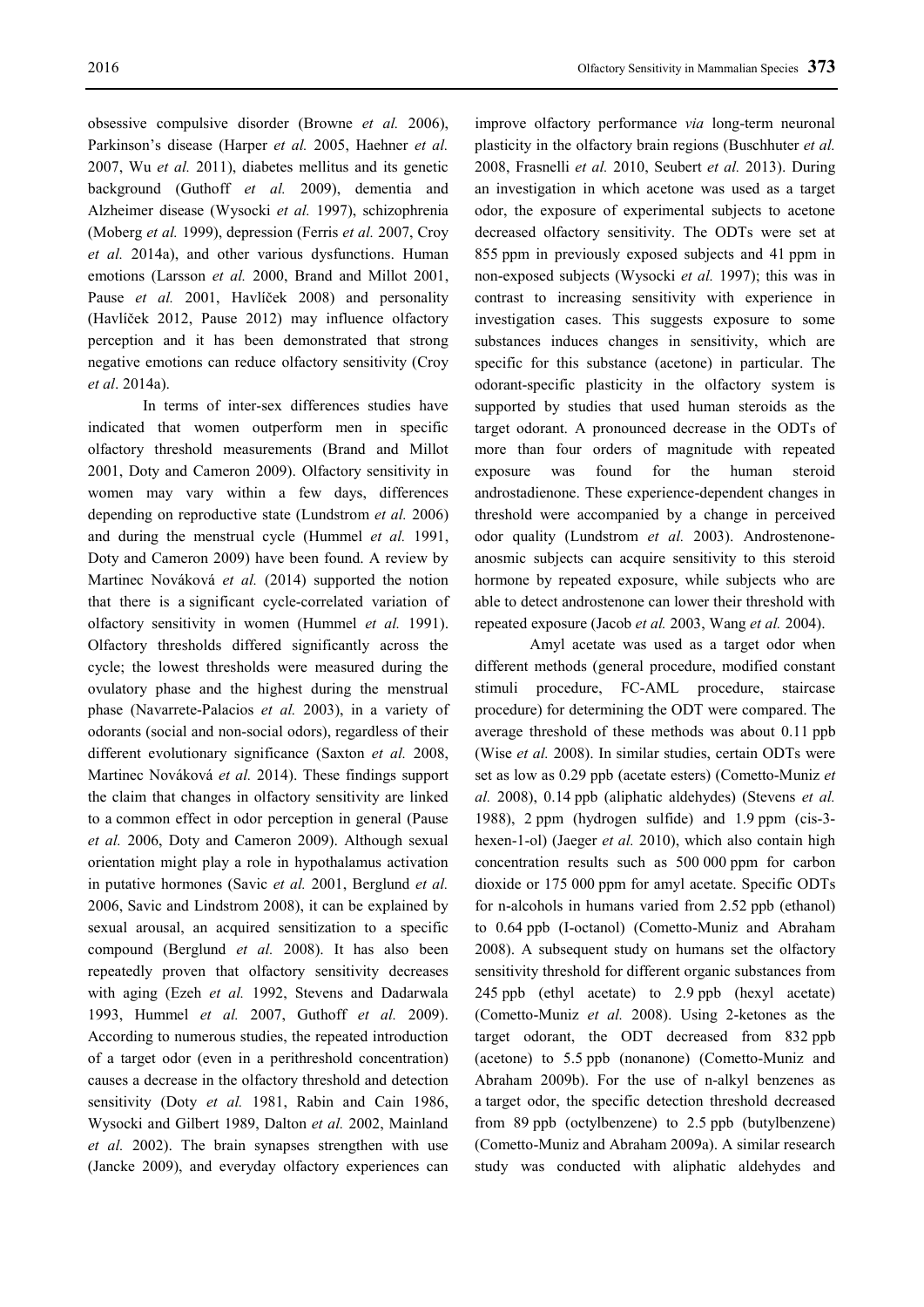helional as the target odors, and the ODTs decreased from 2.0 ppb (propanal) to the lowest threshold of 0.14 ppb (octanal and helional) (Cometto-Muniz and Abraham 2010). The inter-individual threshold variability ranged between one and two orders of magnitude.

The chemesthesis threshold for pungency occurs in concentrations as low as one and as high as six orders of magnitude above the olfactory threshold (Cometto-Muniz and Cain 1990, Cometto-Muniz and Hernandez 1990, Cometto-Muniz and Cain 1991, 1993, 1994). When the effect of aging on olfactory capabilities was examined, butanol was chosen as the target odor, and the olfactory threshold was set at 60 000/l in elderly subjects and at 2200/l in younger subjects (4 % solution v/v of butanol in DHOH (deionized water) corresponding to 3100 ppm in the air) (Stevens and Dadarwala 1993). Female olfactory sensitivity to various alcohols was evaluated as slightly higher than male olfactory sensitivity (Cometto-Muniz and Abraham 2008). For aldehyde bourgeonal, men were able to detect significantly lower concentrations (13 ppb) than were women (26 ppb) (Olsson and Laska 2010), but according to other odor detectability studies, gender was not a significant factor (Stevens *et al.* 1988). In a number of studies, interindividual variability of about one order of magnitude was found between the most and the least sensitive subjects (Cometto-Muniz *et al.* 2008, Cometto-Muniz and Abraham 2009a,b).

Although setting the olfactory detection threshold in humans seems easier than in other mammalian species, the results of olfactory sensitivity studies differ significantly. Thus, the odor detection threshold is a function of the subject's olfactory sensitivity and the experimental method. Attention must be given to the delivery, control, and reliability of the vapor stimulus in measurements of psychometric functions. When the results with the lowest olfactory threshold set are compared, the lowest detected concentration in aliphatic alcohols and aldehydes. The comparison of individual studies is not conclusive because of the methodological differences in olfactometric and psychophysical techniques.

Although the olfactory thresholds are a function of subject sensitivity and method, only a few studies with directly comparable methods used the same subject and stimulus (Wise *et al.* 2008). The current trend is to present olfactory stimuli in the vapor phase (Cometto-Muniz and Abraham 2008, 2010) instead of the liquid phase as in previous behavioral studies (Stevens and Dadarwala 1993), to obtain the required concentration. The stimulus concentration is most accurate when it is presented in the vapor phase and is calculated from vapor pressures (Cometto-Muniz *et al.* 2003). However, vapor pressure calculated from values taken from the literature may potentially exhibit large differences depending on different literature sources (Stevens and Dadarwala 1993, Cometto-Muniz and Abraham 2010). Therefore, particular computer-controlled vapor delivery devices are currently used to generate and present olfactory stimuli (Cometto-Muniz and Abraham 2008, Cometto-Muniz *et al.* 2008). Gas chromatography quantification of an olfactory stimulus is an indispensable aid today (Cometto-Muniz *et al.* 2008, Cometto-Muniz and Abraham 2009b), but it was not used in earlier studies (Stevens and Dadarwala 1993). The constant stimuli method measures full detection function (Wise *et al.* 2008), while the forced-choice ascending method of limits (Lawless 2010) and the staircase method (Wysocki *et al.* 1997, Linschoten *et al.* 2001, Lotsch *et al.* 2004) provide a reasonable estimate of the average threshold. For individual differences, the constant stimuli method seems to outperform the ascending method (MacMillan 1991) and the staircase method (Linschoten *et al.* 2001, Lotsch *et al.* 2004), which are largely limited (Wise *et al.* 2008).

In the constant stimuli method, the ODT is defined as the halfway point between chance and perfect detection (Cometto-Muniz and Abraham 2008, 2009b), as detectability (detection probability) (Cometto-Muniz and Abraham 2010) or as inverse detectability (Walker *et al.* 2003).

#### *Non-human primates*

The sense of smell in primates has been thoroughly examined in comparison to other mammalian species, possibly because primates are closer to humans than any other species. One of the first investigation methods was tested on squirrel monkeys in as early as 1992, and in the following 20 years, various studies focusing on other non-human primate species were conducted (Hudson *et al.* 1992). For olfactory sensitivity, some authors label animals as either "microsmatic" or "macrosmatic"; however, according to some studies (Laska *et al.* 2000b, Smith *et al.* 2004), these terms do not seem to be valid primate descriptors.

An across-species comparison is based on the assumption that New World primates generally are more sensitive than Old World primates. Since the majority of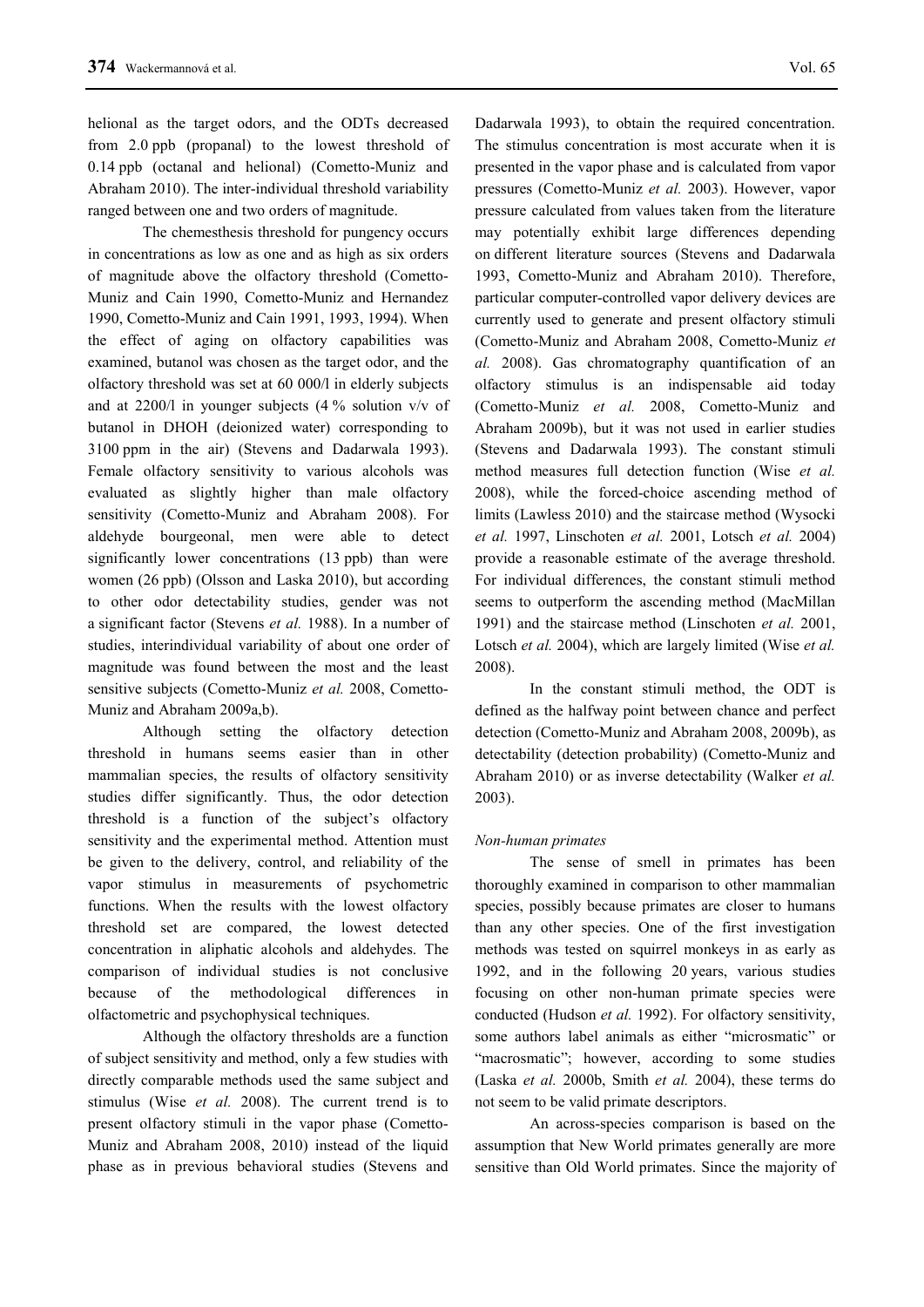primate ODT studies were performed in the same laboratory at Linköping University in Sweden, similar olfactometric and psychophysical techniques were used in these studies. The primate subjects were tested using the two-choice instrumental conditioning paradigm (Hubener and Laska 2001, Laska *et al.* 2003). The ODTs were determined by testing the ability to detect a target sample with increasing dilution of an odorant between odorless blank samples. Olfactory stimuli were presented in the gas phase in equimolar concentrations.

One of the first olfactory investigations in pigtailed macaques (*Macaca nemestrina*) determined the specific olfactory threshold for peanut iso-amyl acetate and n-pentanoic acid odors. The animals detected peanut odor in dilutions as low as 1:10 000, and for amyl acetate, the animals detected dilutions from 30 000-fold up to 30 million-fold. The olfactory sensitivity threshold for pentatonic acid ranged between concentrations of 1:30 000 and 1:300 000 (Hubener and Laska 2001).

A study with n-alcohols as target odorants was then carried out in squirrel monkeys (*Saimiri sciureu*) and pigtail macaques (*Macaca nemestrina*). The animals of both species significantly detected concentrations below 1 ppm, and certain individual monkeys even demonstrated thresholds below 10 ppb (Laska and Seibt 2002a). The same methods were used for aliphatic aldehydes (Laska *et al.* 2003), aliphatic esters, and their isomeric forms (Laska and Seibt 2002b). With few exceptions, both species significantly determined concentrations below 1 ppm, and several animals even demonstrated thresholds below 1 ppb (Laska and Seibt 2002b, Laska *et al.* 2003). The detection thresholds for a homologous series of aliphatic esters and isomeric forms were also investigated in spider monkeys. The monkeys significantly detected concentrations below 1 ppm, and in several cases even below 1 ppb (Hernandez Salazar *et al.* 2003). In the case of aliphatic alcohols and aldehydes, the spider monkeys were able to significantly discriminate concentrations below 1 ppm, and certain individual monkeys even demonstrated detection thresholds below 1 ppb (Laska *et al.* 2006b). In accordance with these results, a following comparative study about olfactory detection performance showed a high degree of similarity between the two primate species (squirrel monkeys and pigtail macaques), as well as between these non-human primates and human subjects tested in an earlier study on the same tasks (Laska *et al.* 2005b). Another study

that used acyclic monoterpene alcohols and involved squirrel monkeys, spider monkeys (*Ateles geoffroyi*), and pigtail macaques (*Macaca nemestrina*) showed that squirrel monkeys were significantly more sensitive than the other two species; the squirrel monkeys were able to detect this class of odorants at concentrations below 0.1 ppm (Laska *et al.* 2006a). Nonetheless, a particular comparative investigation performed on substances with apparent behavioral relevance (characteristic of putrefaction processes and fecal odor) in spider monkeys, squirrel monkeys, and pigtail macaques did not show any significant differences among these three primate species. All animals significantly discriminated concentrations below 1 ppm, and in several cases, individual animals even demonstrated thresholds below 1 ppt. The detection thresholds for indol in squirrel monkeys and pigtailed macaques and for ethanethiol in spider monkeys represent the lowest values among more than 50 odorants tested to date. These values are in the same order of magnitude as the lowest detection thresholds that have yet to be reported rats and mice (Laska *et al.* 2007a).

As most of these olfactory studies (Hubener and Laska 2001, Laska and Seibt 2002a,b, Laska *et al.* 2003, 2005a, 2006b, 2007a) were conducted in the same laboratory using the same methods and animals, the threshold values are comparable with great reliability. However, there are some methodological difficulties in between-studies comparison. In two of three non-human primate species, only animals of one sex were available for testing, and the number of subjects was small. A similar methodology complication occurs in dogs studies. In contrast to dog and primate studies, the number of subjects in human and rodent studies is high. A food-reward instrumental conditioning paradigm was used in all non-human primate studies, similar to experiments in dogs and rodents (with the exception of Moulton *et al.* 1960, Krestel *et al.* 1984). Differences in methodology within one laboratory can be seen in the number of choices using the instrumental conditioning. In some studies, there was a two-choice paradigm (Laska *et al.* 2003) while in another study the multiple-choice paradigm was used (Laska *et al.* 2007a). To minimize the possibility of adaptation, between-trial intervals were important as well as the descending staircase concentration procedure (increasing dilutions). When some of the odorant classes were not water soluble, other odorless solvents (diethyl phthalate) had to be used (Laska and Seibt 2002b, Laska *et al.* 2003). In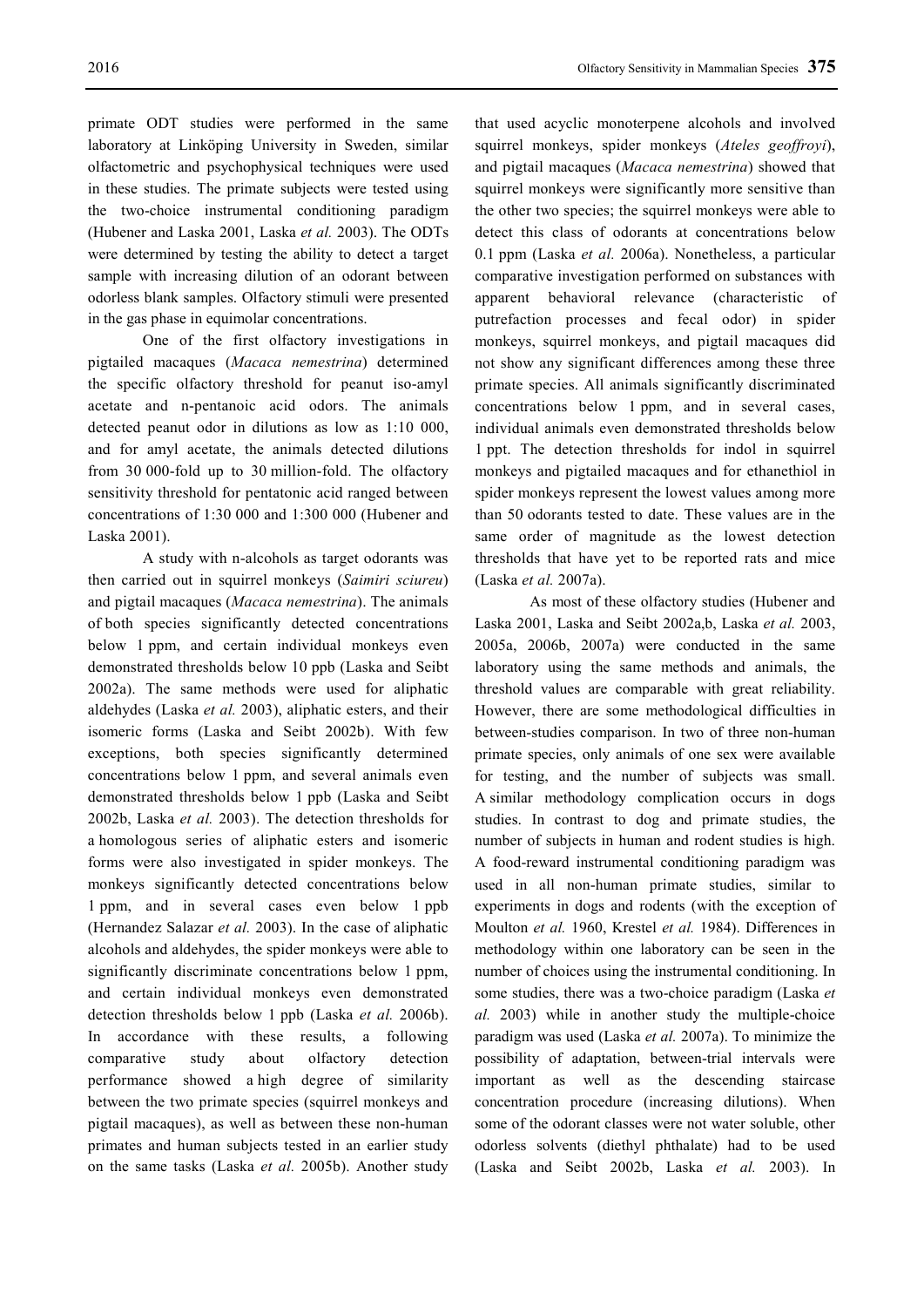comparison to the number of human ODTs studies, odorants were presented in the liquid phase without direct conduction to the subjects' faces.

These studies demonstrated that spider monkeys, squirrel monkeys, and pigtailed macaques have a welldeveloped olfactory sensitivity for different classes of odorants, in comparison to another species classified as microsmatic. A similar methodology allows us to collate experimental results between individual species (Table 1). The results show primates are most sensitive to thiols and indols, while pigtailed macaques were the bestscoring species. In contrast, squirrel monkeys and spider monkeys outperformed when aliphatic alcohols and aldehydes were used as the target odorants.

Across-species ODT comparisons seem to support the contention that comparisons of neuroanatomical features or of the number of functional OR genes are only poor predictors of olfactory performance. The ODT studies emphasize an ecological view that tries to correlate chemosensory performance with the behavioral relevance of the subject odorant (Laska *et al*. 2009, 2010).

## *Dogs*

Dogs are capable of detecting and identifying odorant molecules even in minute concentrations (Quignon *et al.* 2005). The sensitivity of canine olfaction is utilized in many areas, such as biological and abiological scent detection (humans, animals, plants, tobacco, accelerants, bank notes, etc.) (Browne *et al.* 2006). The body of papers that focus on the ability of dogs to detect different types of cancers (Welch 1990, Pickel *et al.* 2004, Willis *et al.* 2004, McCulloch *et al.* 2006, 2012, Horvath *et al.* 2008, 2010, 2013, Cornu *et al.* 2011, Sonoda *et al.* 2011, Bomers *et al.* 2012, Ehmann *et al.* 2012, Bijland *et al.* 2013) as well as diabetes (Dehlinger *et al.* 2013), cirrhosis (Bijland *et al.* 2013), and the first signs of an epileptic seizure (Brown and Strong 2001, Strong *et al.* 2002) is growing. The olfaction of dogs used as a diagnostic tool is often as accurate as, or even superior to, standard diagnostic methods. As our environment is becoming more and more polluted, dogs' sense of smell is useful in pollution and contamination detection (Partyka *et al.* 2014), as well as in mold and other microbial growth detection (Kauhanen *et al.* 2002). Despite technical advances, detection dogs are still a very effective and reliable tool in the search for drugs and explosives (Gazit *et al.* 2003, 2005, Gazit and Terkel 2003, Lorenzo *et al.* 2003,

Browne *et al.* 2006, Singh 2007, Irrazabal *et al.* 2009, Moore *et al.* 2012).

Dogs' ability to respond to concentrations of odorants, which humans cannot normally detect, has been widely exploited and has led to the belief that the sense of smell in dogs is far superior to that in humans. One would expect that the mechanism and sensitivity of canine olfaction have been thoroughly studied, but that is not the case (Moulton *et al.* 1960). Even the canine's legendary sense of smell or the growing reliance on dogs' sense of smell in relation to threats to life and property has not led to a reliable quantification of canine olfactory sensitivity (Walker *et al.* 2006). Despite significant efforts invested in olfaction principles studies, many unanswered questions regarding olfaction and the use of specially trained dogs remain (Harper *et al.* 2005). Although data derived from laboratory studies might be expected to provide reliable information about olfactory sensitivity, published values show differences that are perhaps among the most extreme reported for any sensory perception (Moulton *et al.* 1960). The main complication in using psychophysical methods lies in the differences in detection performance between individual dogs; these differences seem to be related to behavioral variations (Svartberg and Forkman 2002, Adamkiewicz 2013, Jezierski *et al.* 2014), which we can expect in other species, investigated using psychophysical tests.

A study performed by the Canine Behaviour Centre, Queens University, Belfast, showed that dogs are able to determine the direction of a track with the aid of only five individual tracks (Hepper and Wells 2005). This was the only study to date that has reported differences in olfactory sensitivity between male and female domestic dogs. Male dogs identified the correct direction of a given track more frequently than did female dogs, and younger dogs performed better than older animals (Wells and Hepper 2003). The same research team also confirmed pre- and post-natal learning regarding chemosensory stimuli in puppies (Hepper and Wells 2006). Genderspecific induction of enhanced sensitivity was found in male dogs which generally outperformed female dogs. These findings are contrary to olfactory studies in humans; studies indicate women outperform men with specific odorant substances, such as sex hormones (Brand and Millot 2001, Doty and Cameron 2009). Regardless, no reliable sex differences have been found in dogs (Wells and Hepper 2003) or in humans (Olsson and Laska 2010, Ferdenzi *et al.* 2013).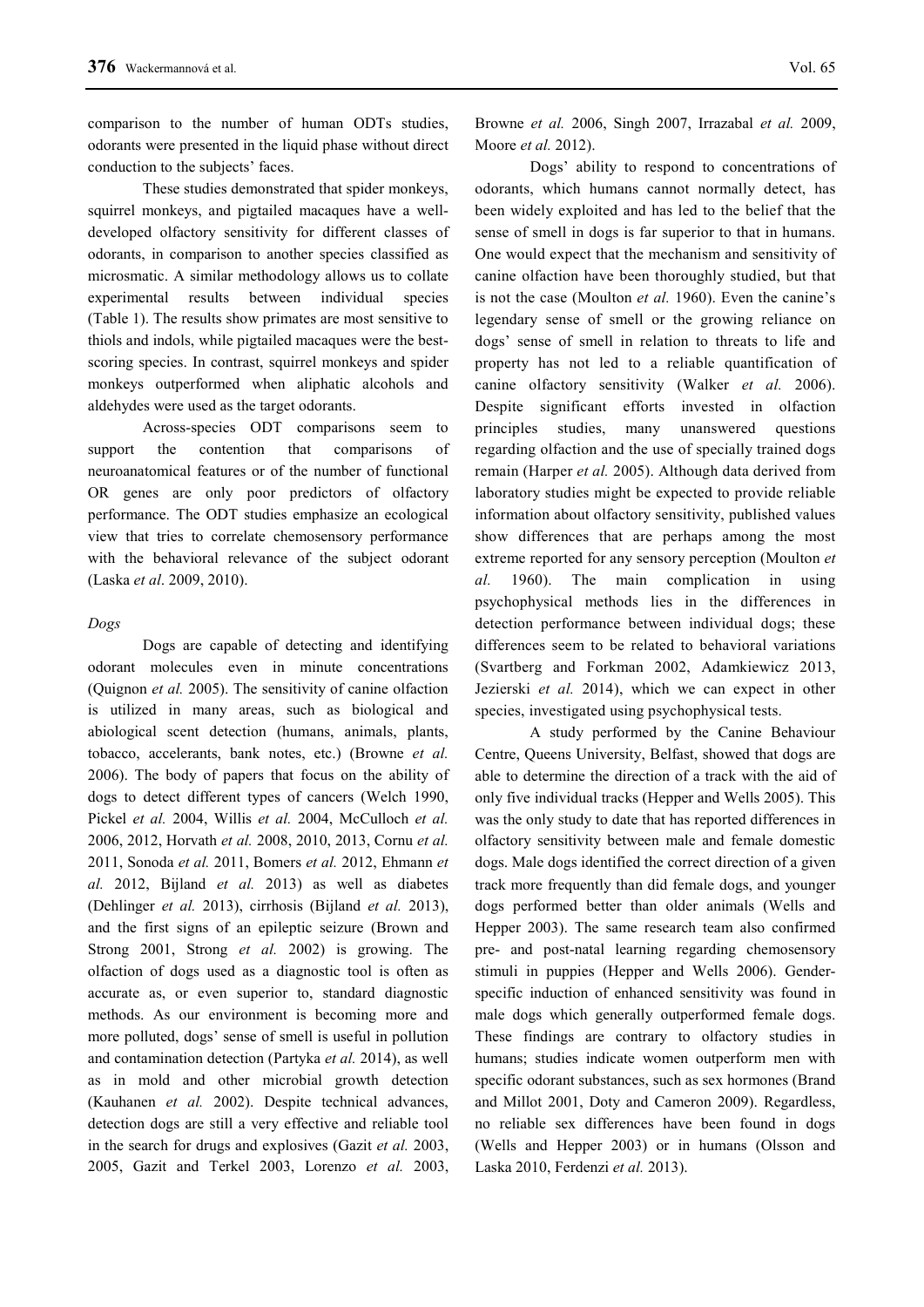| <b>Chemical class</b> | <b>Chemical</b><br>substance | Human                      | Pigtail<br>macaque         | <b>Spider</b><br>monkey    | <b>Squirrel</b><br>monkey | Dog                        | Mouse       |
|-----------------------|------------------------------|----------------------------|----------------------------|----------------------------|---------------------------|----------------------------|-------------|
| Aliphatic alcohols    | pentanol                     | $\mathbf X$                | 0.29                       | 0.0004                     | 0.0004                    | $\mathbf X$                | 0.00003     |
|                       | hexanol                      | $\mathbf X$                | 0.006                      | 0.006                      | 0.006                     | $\mathbf X$                | 0.0003      |
|                       | heptanol                     | $\mathbf X$                | 0.0032                     | 0.0003                     | 0.00031                   | $\mathbf X$                |             |
|                       | octanol                      | 0.00064                    | 0.0048                     | 0.0048                     | 0.048                     | $\mathbf X$                |             |
|                       | propanal                     | 0.002                      | $\mathbf X$                | $\mathbf X$                | $\mathbf X$               | $\mathbf X$                |             |
| Aliphatic aldehydes   | butanal                      | $\mathbf X$                | 0.0004                     | 0.039                      | 0.0039                    | 0.00004                    |             |
|                       | pentanal                     | $\mathbf X$                | 0.148                      | 0.00148                    | 0.0148                    | $\mathbf X$                |             |
|                       | heptanal                     | $\mathbf X$                | 0.0024                     | 0.00235                    | 0.00235                   | 0.00004                    |             |
|                       | hexanal                      | 0.00014                    | 0.00052                    | 0.0052                     | 0.052                     | $\mathbf X$                |             |
|                       | ocatanal                     | 0.0014                     | 0.0016                     | 0.00016                    | 0.16                      | $\mathbf X$                |             |
|                       | burgeonal                    | $\mathbf X$                | $\mathbf X$                | $\mathbf X$                | $\mathbf X$               | 0.000000001                | $\mathbf X$ |
| Acetate esters        | amyl acetate                 | 0.00011                    | 0.14                       | $\mathbf X$                | X                         | 0.0000114                  |             |
|                       | ethyl acetate                | 0.245                      | $\mathbf X$                | 0.036                      | X                         | $\mathbf X$                | 0.0000041   |
|                       | butyl acetate                | 0.0043                     | $\mathbf X$                | 0.00006                    | X                         | $\mathbf X$                |             |
|                       | pentyl acetate               | $\mathbf X$                | $\mathbf X$                | 0.000027                   | X                         | $\mathbf X$                |             |
|                       | hexyl acetate                | 0.0029                     | $\mathbf X$                | 0.00013                    | X                         | $\mathbf X$                |             |
| Carboxylic acids      | butanoic acid                | $\mathbf X$                | X                          | $\mathbf X$                | X                         | $\mathbf X$                | 0.000003    |
|                       | pentanoic acid               | $\mathbf X$                | $\mathbf X$                | $\mathbf X$                | X                         | $\mathbf X$                | 0.000003    |
| Amid acids            | panthotenic acid             | $\mathbf X$                | 0.0019                     | X                          | X                         | $\mathbf X$                | X           |
| Nitroalkanes          | dimethyl dinitrobut.         | $\mathbf X$                | $\mathbf X$                | $\mathbf X$                | X                         | 0.0005                     | $\mathbf X$ |
| <b>Thiols</b>         | ethanethiol                  | $\mathbf X$                | 0.000096                   | 0.00000096                 |                           | $\mathbf X$                | $\mathbf X$ |
|                       | butanethiol                  | $\mathbf X$                | 0.000016                   | 0.00016                    | 0.00016                   | $\mathbf X$                | $\mathbf X$ |
|                       | pentanethiol                 | $\mathbf X$                | 0.00063                    | 0.00063                    | 0.00063                   | $\mathbf X$                | X           |
| <i>Thiazolines</i>    | trimethylthiazoline          | $\mathbf X$                | $\mathbf X$                | $\mathbf X$                |                           | $\mathbf X$                | 40.00       |
| Indols                | indole                       | $\mathbf X$                | 0.00000003                 | 0.0003                     | 0.00000003                | $\mathbf X$                | X           |
|                       | methyl indole                | $\mathbf X$                | 0.000037                   | 0.0000037                  | 0.000012                  | $\mathbf X$                | $\mathbf X$ |
| Ketones               | nonanone                     | 0.0055                     | $\mathbf X$                | $\mathbf X$                | $\mathbf X$               | $\mathbf X$                | X           |
| Sulfides              | hydrogen sulfide             | 2.00                       | X                          | $\mathbf X$                | X                         | $\mathbf X$                | $\mathbf X$ |
| Amino acids           | cystein                      |                            |                            | 0.0013                     |                           | 0.0000044                  |             |
|                       | methionine                   | X<br>X                     | X<br>$\mathbf X$           | 0.0011                     | X<br>X                    | 0.000036                   | X<br>X      |
|                       | proline                      |                            |                            | 0.002                      |                           | 0.023                      |             |
| Alkylpyrazines        | pyrazine                     | $\mathbf X$<br>$\mathbf X$ | $\mathbf X$<br>$\mathbf X$ | 27.80                      | X<br>$\mathbf X$          | 0.028                      | X<br>X      |
|                       | methyl pyrazine              | $\mathbf X$                | $\mathbf X$                | 0.044                      | X                         | 0.0001                     | X           |
|                       | tetramethyl pyr.             | $\mathbf X$                |                            | 0.00063                    |                           | 0.00000092                 |             |
| <b>Benzenes</b>       | butylbenzene                 | 0.00025                    | X                          |                            | X                         | $\mathbf X$                | X           |
|                       | octylbenzene                 | 0.00029                    | $\mathbf X$<br>$\mathbf X$ | $\mathbf X$<br>$\mathbf X$ | X                         | $\mathbf X$                | X<br>X      |
|                       | propylthietane               | 0.0000000059               |                            |                            | X                         |                            |             |
| Sulfur-containing     | methylbutyl form.            | 0.0000000013               | $\mathbf X$<br>$\mathbf X$ | $\mathbf X$<br>$\mathbf X$ | X<br>X                    | $\mathbf X$<br>$\mathbf X$ | X<br>X      |
| volatiles             |                              |                            |                            |                            |                           |                            |             |
|                       | propylthiethane              |                            | $\mathbf X$                | 0.0000074                  | X                         | 0.00003                    | X           |
|                       | butanethiol                  | 0.00000052                 | $\mathbf X$                | 0.0000026                  | X                         | 0.00000003                 | X           |
|                       | phenylethyl sulfide          | 0.0000016                  | $\mathbf X$                | 0.0000012                  | X                         | 0.00000003                 | X           |
|                       | methylbuthyl form.           |                            | $\mathbf X$                | 0.0000052                  | X                         | 0.000003                   | $\mathbf X$ |
| Oxides                | carbon dioxide               | $\mathbf X$                | X                          | $\mathbf X$                | X                         | $\mathbf X$                | 700.00      |

## **Table 1.** Olfactory detection thresholds for laboratory chemical substances in vapor phase in ppm concentration.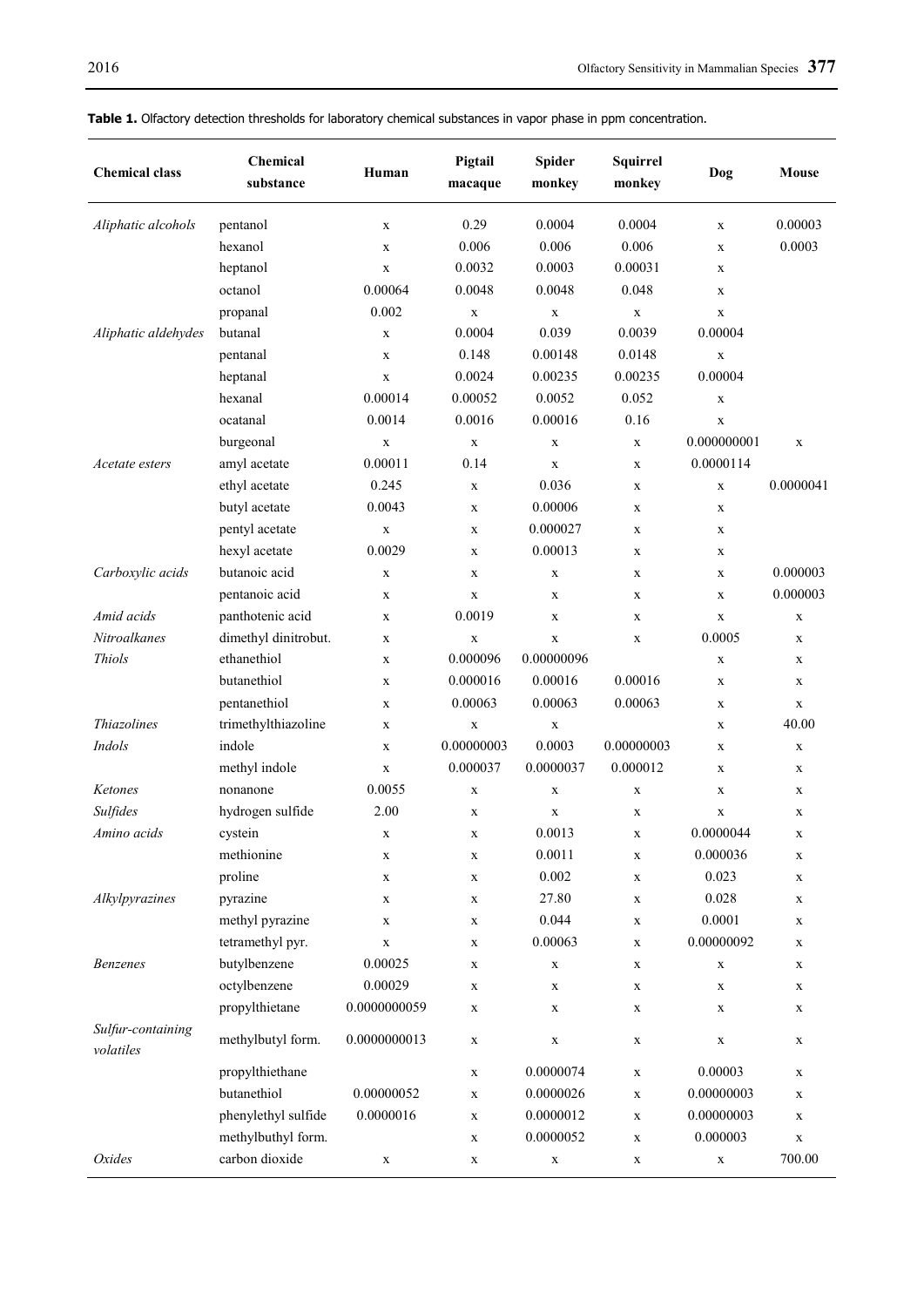Olfactory sensitivity may also differ between dog breeds. When the additional olfactory receptor gene polymorphism was identified in 20 various breeds, some mutations were found to be breed-specific (Quignon *et al.* 2005, Tacher *et al.* 2005). No study has been published that compared the olfactory thresholds of various dog breeds. A recent study that compared the olfactory performance of Pugs, German Shepherds, and Greyhounds did not determine their ODT either; nevertheless, in an experiment in which the dogs were supposed to alert to various dilutions of the target odor, Pugs significantly outperformed German Shepherds while Greyhounds could not be tested because of a lack of motivation (Hall *et al.* 2015).

The first investigations dealing with canine olfactory sensitivity compared humans and dogs. According to the earliest studies, olfaction sensitivity in dogs is much better than that of humans (Neuhaus 1953, Laska *et al.* 2008a). The next two investigations revealed that the olfaction sensitivity in canines was approximately the same as that in humans (Nicollini 1954, Becker 1962). A later study found that the olfaction sensitivity in dogs was approximately 100 times greater than that in humans (Moulton *et al.* 1960). However, the previously mentioned publications (Neuhaus 1953, Ashton 1957, Moulton *et al.* 1960, Krestel *et al.* 1984) do not provide data that may be relied upon with confidence (Walker *et al.* 2006).

One of the first studies on the olfactory threshold in dogs was conducted by Neuhaus (1953) and compared dogs and humans. The olfactory threshold in dogs for butyric acid and acetic acid was 8 log units below that in humans. Another study, which compared specific olfactory thresholds in dogs and humans, was conducted by Kaise (1969). The olfactory threshold in dogs for clove oil was estimated at approximately 6 log units below that in humans (Laska *et al.* 2008a). The canine ability to detect n-aliphatic acids was investigated by Ashton *et al.* (1957). The results showed individual differences in two dogs. Performance also varied with the target substances depending on the number of carbon atoms in the molecules of both acid groups. The detectable concentrations were approximately 1.54-0.801 log units of molar concentration.

The results of other studies (Nicollini 1954, Becker 1962) performed on dogs differed considerably. Canine and human olfaction sensitivity was compared again, and the results showed that dogs and humans had the same level of olfaction sensitivity. Three years later,

Moulton *et al.* (1960) noted canine olfaction sensitivity was 2 log units below that of humans. The study was carried out with only two Labrador hybrids, and a specific olfactory threshold was determined for fatty acids. The results showed significant differences between the two dogs tested but also between the sensitivity of the two fatty acid groups. A later study by Marshall and Moulton (1981) reported similar results. The canine olfaction threshold was found to be 2-4 log units below that of humans. Krestel *et al.* (1984) also conducted a study focused on the comparison of olfaction in dogs and humans, but the results determined a specific threshold for amyl acetate. The dogs were trained to put their heads into a wooden box, into which the odorant was released. The dogs (six Beagles) were motivated and rewarded with water (deprivation by thirst) and punished with an electrical shock. The results presented a specific canine olfactory threshold 2.6 log units lower than that of humans.

About 20 years later, Pickel *et al.* (2004) studied a specific olfactory canine threshold for amyl acetate while dealing with disease diagnostics. He observed surprising values, and the olfactory threshold was set to a concentration of about 1-2 ppt. The next study investigating olfactory sensitivity in dogs was conducted by Walker *et al.* (2006). The target odorant was the same substance that was used by Krestel *et al.* (1984), i.e. amyl acetate. In a relatively small sample of only two dogs (a Schnauzer and a Rottweiler), they found remarkable values (1.9 and 1.14 ppt) that were roughly 30 to 20 000 times lower than the range of thresholds reported in previous studies (Krestel *et al.* 1984). Walker *et al.* (2006) believed their method "find the target", which is based on positive conditioning and includes more natural and non-restrictive conditions outside the laboratory, is the main cause of the difference between their study and studies that use "more conventional methods". These results indicate that canine olfactory sensitivity may be much higher than previously thought (Walker *et al.* 2006).

Dogs that received steroids exhibited a significant elevation in their detection threshold for benzaldehyde and eugenol, and thus it seems that olfactory acuity could also be influenced by hormones (Ezeh *et al.* 1992).

Studies dealing with canine sensitivity in detecting explosive substances are very rarely published. One of the few studies conducted by the Institute for Biological Detection Systems at Auburn University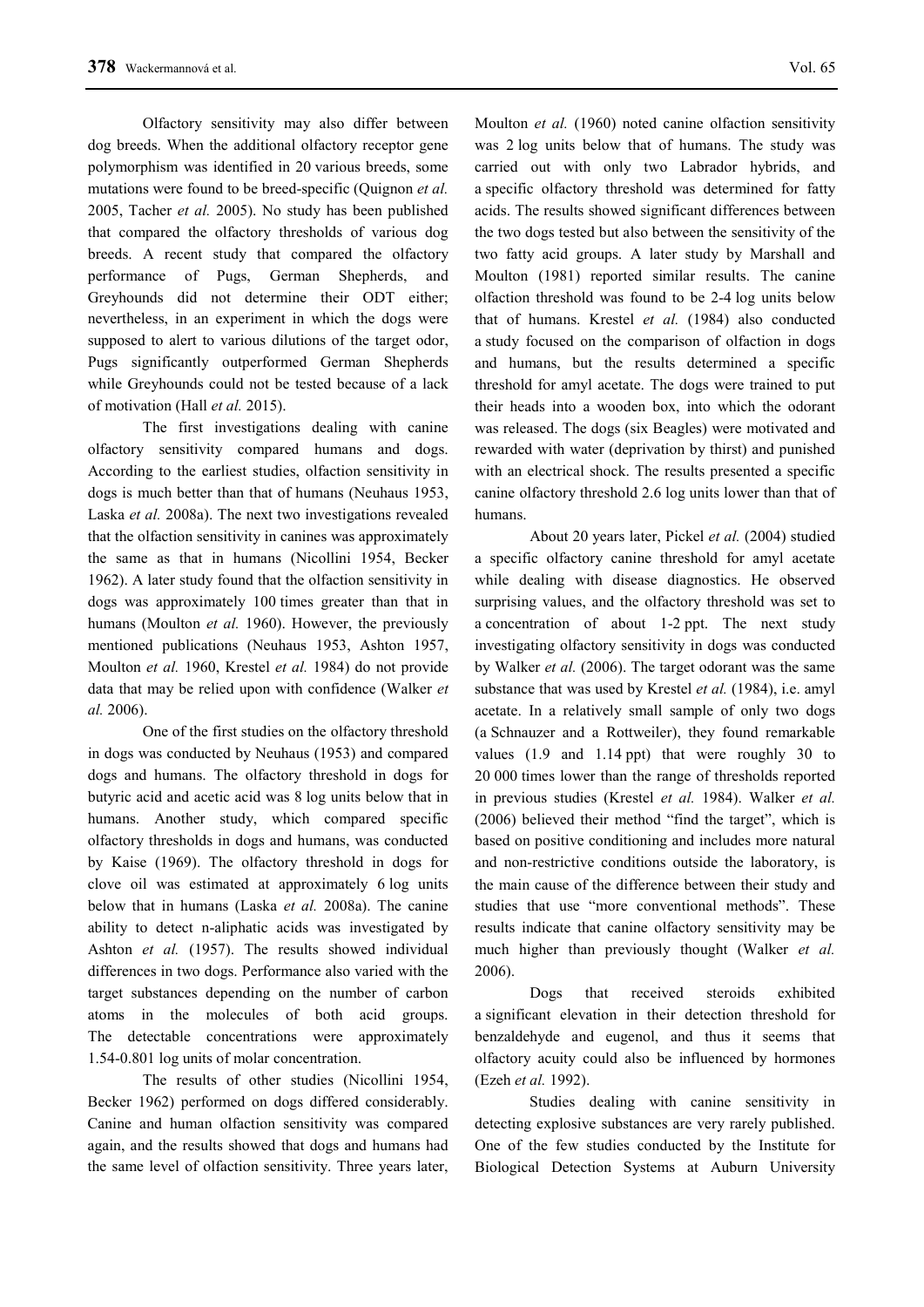identified the specific olfactory thresholds for methyl benzoate, cyclohexanone, and nitroglycerin as ranging from ppb to ppt units (Johnston 1999). Laboratory workers from the Bureau of Alcohol, Tobacco and Firearms found that dogs were able to respond to nitromethane diluted in water in concentrations of one to one trillion. However, much lower concentrations were also mentioned in this study (Kury and Strobel 2003). Adequate olfactometry and behavioral control is often lacking in canine olfactory sensitivity studies. However, differences in the design methodologies of canine olfactory sensitivity studies may produce inaccurate comparisons (Johnston 1999).

The results of ODT studies are essentially incomparable. A small number of olfactory sensitivity experiments in dogs were conducted over a long period, and the olfactometric and psychophysical techniques differed substantially. Single experiments focused on different target odorants, and various dog breeds were used as experimental subjects. Unequal behavioral testing was applied, and the preparation of the odorant sample differed across studies, as well as odorant dilution devices. Moreover, the results were often published as a comparison with humans and described only the difference, without a specific concentration. In general, ODTs in dogs were distinctly the lowest when amyl acetate was used as a target odorant (Walker *et al.* 2006) although the author himself admits the possibility that it is caused by their new methodology.

Similar to other ODT psychophysical experiments, most substantial between-studies differences are found in olfactometer design and test procedure. Descending concentration testing can enhance the absorption effect and provoke olfactory adaptation, so ascending concentration testing is usually preferred (Gostelow *et al.* 2001). As in non-human primate psychophysical experiments, dog experiments are based on operation conditioning; however, in contrast with olfactory studies in primates, the odorant dilution devices differ (Shepherd 2004, Craven *et al.* 2010). A substantial difference in methodologies can be found even between experimental designs of canine studies and huge differences in results in ODT concentrations spring there. According to the latest experimental approaches, the absence of any deprivation during training (physical pain, lack of water or food), as well as the method of target odorant detection (stationary odorant chambers or active finding of the target), causes differences in orders of units (Walker *et al.* 2006, Craven *et al.* 2009). Ascending staircase (decreasing dilution) of odorant concentration is always used in canine experiments, as well as in primates, but the emphasis is placed on the piecemeal descending staircase (increasing dilution) of the concentration to avoid olfactory adaptation by the subjects (Walker *et al.* 2006).

## *Rodents*

Rats (*Rattus rattus*) have a highly developed ability to detect and identify odorants in minimal concentrations (Quignon *et al.* 2005). Although, to date, sniffer dogs remain a still indispensable and very effective means of explosive detection (Moore *et al.* 2012), African giant pouched rats (*Cricetomys gambianus*) have been trained to detect buried landmines (Corcelli *et al.* 2010, Poling *et al.* 2011) and are able to detect tuberculosis (Mahoney *et al.* 2012, Mgode *et al.* 2012). One of the basic factors influencing olfactory acuity is the animal's feeding state. According to a study by Aime *et al.* (2007), food-deprived rats exhibited increased detection at low concentrations, which led to the conclusion that olfactory sensitivity increases in food-deprived animals (Aime *et al.* 2007). Olfactory performance improves with repeated exposure to a particular substance in other mammalian species as well as in rats (Doty and Ferguson-Segall 1989, Wilson 2000, Wilson and Stevenson 2003) and mice (Wang *et al.* 1993, Yee and Wysocki 2001). One of the first olfactory sensitivity studies performed in mice (*Mus musculus*) focused on the absolute detection threshold for ethyl acetate, which was set below 0.41 ppt. When the same methods are used, this value is similar to that obtained in rats (*Rattus rattus*) (Dalton *et al.* 2002). Laska *et al.* (2007b) investigated the ability of discrimination between odorant pairs, first with homologous series of aliphatic aldehydes. The animals were able to discriminate between two odorant pairs when the stimuli were presented at concentrations of 1.00, 0.01, and 0.001 ppm, and mice also have an excellent ability to discriminate between structurally related aliphatic odorants. The mice were also able to distinguish between 50 stimuli that were presented at a gas phase concentration of 1 ppm. The same laboratory later examined the ODTs, and aromatic aldehydes were used as the first target odorants. When all seven stimuli were considered, the mice detected concentrations as low as 0.01 ppm from the solvent, and with bourgeonal, the animals detected concentrations as low as 0.1 parts per quadrillion, which constitutes the lowest olfactory detection threshold value reported in this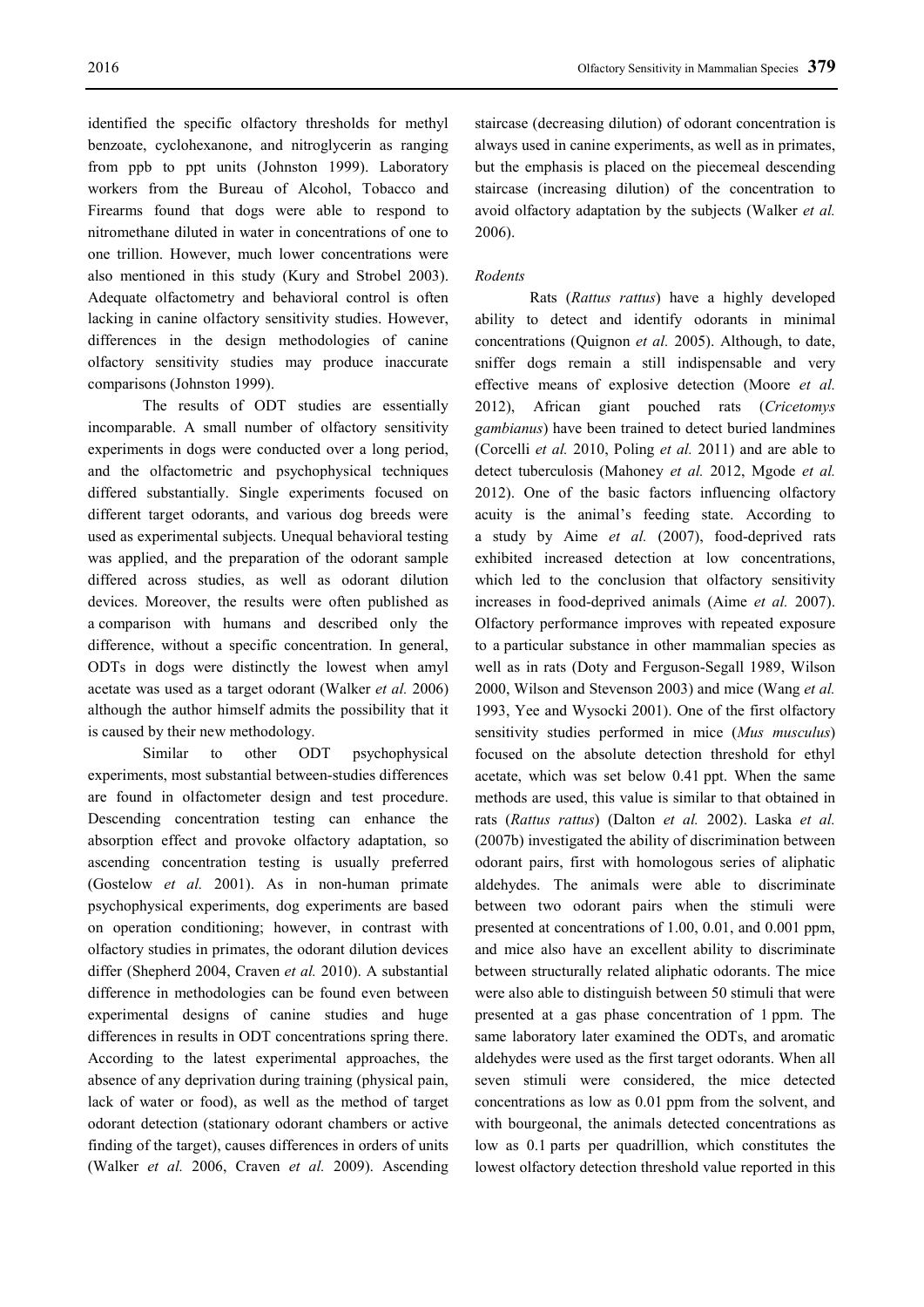In a subsequent study, eight structurally related aliphatic C-6 alcohols and aldehydes were used as the target odorant, and all mice detected concentrations below 0.03 ppm. With three of the substances, the bestscoring animals were even able to detect concentrations below 0.03 ppb (Laska *et al.* 2008a). Further comparisons suggest that odor structure-activity relationships are substance class-specific and species-specific (Can Guven and Laska 2012).

ODT studies in rats have also presented results as volume percentages, which make it difficult to compare these studies with previous studies. The detection threshold for  $CO<sub>2</sub>$  was estimated at about 700 ppm (Ferris *et al.* 2007).

When microsmatic and macrosmatic mammalian species were compared, mice or rats were used as the subject organism several times in the psychophysical laboratory of Linköping University in Sweden, which make the results at least partially comparable (Table 1). The same methodological principles were a significant advantage in rodent experiments (almost exclusively in mice), similar methodologies found in non-human primates, but lacking in other mammalian ODT studies. The same methodological rules were followed by using automated liquid-dilution olfactometer, near-odorless diethyl phthalate as a solvent, the instrumental conditioning procedure, and the increasing dilution of the target odorant. An important point is the choice of experimental subjects: an outbred strain of mice was used for the experiments as the mice's genetic background is more similar to wild-type mice than that of inbred strains (Laska *et al.* 2007b, Laska *et al.* 2008a, Larsson and Laska 2011, Can Guven and Laska 2012). In rats, target odorants were chosen to investigate the behavioral context, and the results suggested the behavioral relevance of an odorant plays an important role as a determinant of a species' olfactory sensitivity. The across-species experiments in mice allow us to compare the ODT concentrations with some other mammalian species, primarily non-human primates. In general, mice are more sensitive to alkyl pyrazines, amino acids, and aliphatic esters and to aliphatic aldehydes, where the lowest ODT values were reported in this species thus far. Mice were able to detect smaller concentrations than nonhuman primates when six sulfur-containing volatiles known as components of the odors of natural predators of the mouse were used. When aliphatic alcohols are used, the ODTs in mice are equal to ODTs in humans and non-

#### human primates.

#### *Other mammalian species*

In other mammalian species, olfactory sensitivity research is lacking substantially and is mostly confined to studies focused on a number of olfactory cues the subject can easily distinguish. Studies have investigated the South African fur seal (*Arctocephalus pusillus*) (Laska *et al.* 2008b, Laska *et al.* 2010), the Asian elephant (*Elephas maximus*) (Arvidsson *et al.* 2012), and the short-nosed fruit bat (*Cynopterus sphinx*) (Ganesh *et al.* 2010, Zhang *et al.* 2013). Studies dealing with olfactory detection thresholds in other mammalian species are very rare. The only study of greater significance was carried out using Göttingen minipigs (*Sus scrofa domestica*). The ODTs for ethyl acetate and ethanol were determined as a concentration as low as 5 ppm (Sondergaard *et al.* 2010), which is far from the lowest ODT reported in other mammalian species, but it is important to point out the inconsistencies in methodology. As experiments in these species are still in their infancy, they are focused on the ability of determination, in contrast with olfactory threshold experiments in primates, dogs, or rodents. Therefore, a between-species olfactory sensitivity comparison based on these studies is not possible.

## *Between species comparison*

The quantitative structure-activity relationship (QSAR) is clearly described by Cometto-Muniz and Abraham (2008, 2009a,b, 2010) and Cometto-Muniz *et al.* (2008) and a significant positive correlation between ODTs and carbon chain length was found in other mammalian species (Laska and Teubner 1998, Laska *et al.* 2000a, 2008a, Laska and Hubener 2001, Laska 2005, Arvidsson *et al.* 2012, Can Guven and Laska 2012). In an inter-species comparison study that used six sulfurcontaining components of odors of natural mice predators, 12 subjects were able to detect concentrations below 0.01 ppm; when four of these odorants were used, the best-scoring subjects were able to detect even concentrations below 10 ppt. In this study, the mice were more sensitive to the tested odorants, and olfactory sensitivity did not differ substantially among the human subjects.

The evidence of a low specific olfactory threshold in squirrel monkeys and humans for carboxylic acids was provided and supports the assumption that human and non-human primates may share common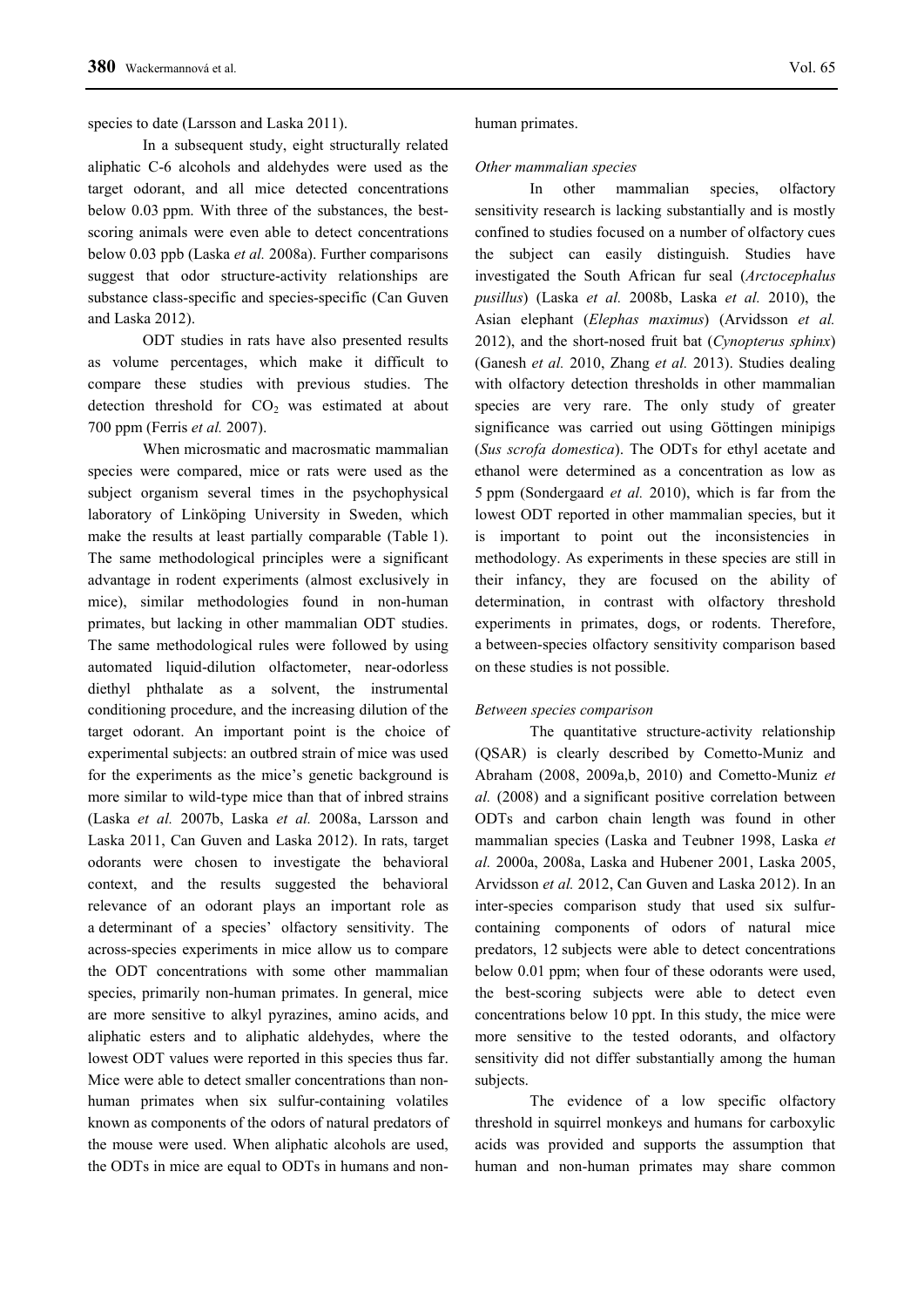principles of odor quality perception (Laska and Teubner 1998). Another investigation that compared non-human primates and rodents was performed with substances with apparent behavioral relevance (characteristic of putrefaction processes and fecal odor) in spider monkeys, squirrel monkeys, and pigtail macaques. No significant differences between these three primate species were found. All animals significantly discriminated concentrations below 1 ppm, and in several cases, individual animals even demonstrated thresholds below 1 ppt. The ODTs for indol in squirrel monkeys and pigtailed macaques and for ethanethiol in spider monkeys represent the lowest values among more than 50 odorants tested to date. These values are in the same order of magnitude as the lowest detection thresholds that have yet to be reported in rats and mice (Laska *et al.* 2007a). Next, a study testing primates and mice was conducted with three female spider monkeys. They were able to detect aliphatic alcohols and aldehydes at concentrations below 1 ppm, and six of the eight stimuli were detected at concentrations below 0.1 ppm by the animals with the highest olfactory sensitivity. Mice even outperformed non-human primates with ODTs for aliphatic alcohols below 0.01 ppm (Lotvedt *et al.* 2012).

The behavioral relevance of trimethylthiazoline (a volatile component of the anal gland secretion of the red fox) was the main issue of between-species comparison between rats and three primate species. The three primate species, which are all non-prey species of the red fox, were able to detect concentrations in ppb units, which do not rank among the lowest olfactory thresholds reported for these species. Rats, a natural prey species of the red fox, were able to discriminate concentrations between 0.04 and 0.10 ppt, which is by far the lowest olfactory detection threshold for an odorant reported in rats to date (Laska *et al.* 2005a).

Olfactory sensitivity for alkyl pyrazines in mice and spider monkeys was tested in a comparative study (Laska *et al.* 2009). The spider monkeys were able to detect five stimuli at concentrations below 1 ppm, and with one stimulus, they were able to identify concentrations even below 1 ppb. With all six alkyl pyrazine stimuli, mice were able to detect concentrations below or equal to 0.1 ppm, with the best-scoring individuals detecting concentrations below or equal to 0.1 ppb; these results indicate that mice may be more sensitive than spider monkeys. Another comparison of the detection thresholds between mice and spider monkeys was performed for three amino acids. The bestperforming spider monkeys detected concentrations below 1 ppb. All the mice detected concentrations equal to or below 0.1 ppm, and the best-scoring animals were able to detect concentrations even below 0.1 ppb (Wallen *et al.* 2012). The results of these two studies indicated that mice were more sensitive than spider monkeys. In an additional comparison study that included humans, spider monkeys, and mice, six sulfur-containing components of the odors of natural predators of mice were used as target odors. The spider monkeys were able to detect concentrations below 0.01 ppm, and four of these odorants were detected at concentrations below 10 ppt by the animals with the highest olfactory sensitivity. In this study, the mice proved to be more sensitive to the experimental odorants; however, the human subjects did not differ significantly.

When olfactory detection thresholds for seven aromatic aldehydes were determined, no general differences between olfactory sensitivity in humans and that of spider monkeys were observed (Kjeldmand *et al.* 2011). Both species detected concentrations lower than 1 ppm for all odorants, and certain individuals even distinguished concentrations lower than 1 ppb for several odorants.

These results support the assumption that the behavioral relevance of an odorant may be an important determinant of a particular species' olfactory sensitivity. In the future, it might be useful to select target substances used in ODT comparisons by their behavioral relevance to each of the investigated species.

## **Conclusions**

As a result of intensive research activities in physiology, genetics, anatomy, and behavior, knowledge surrounding the mechanisms underlying olfactory perception has increased significantly within the last two decades. Nevertheless, many questions remain open despite the immense progress made. Among these questions are those that deal with olfactory thresholds and olfactory system sensitivity. Physiological principles that determine a specific olfactory sensitivity are still unclear, and after several papers that deal with the behavioral testing of various mammalian species were reviewed, it is still not possible to conclude which anatomical or physiological characteristics are responsible for higher or lower thresholds to specific substances.

An overview of olfactory sensitivity in most studied mammalian species is presented here, together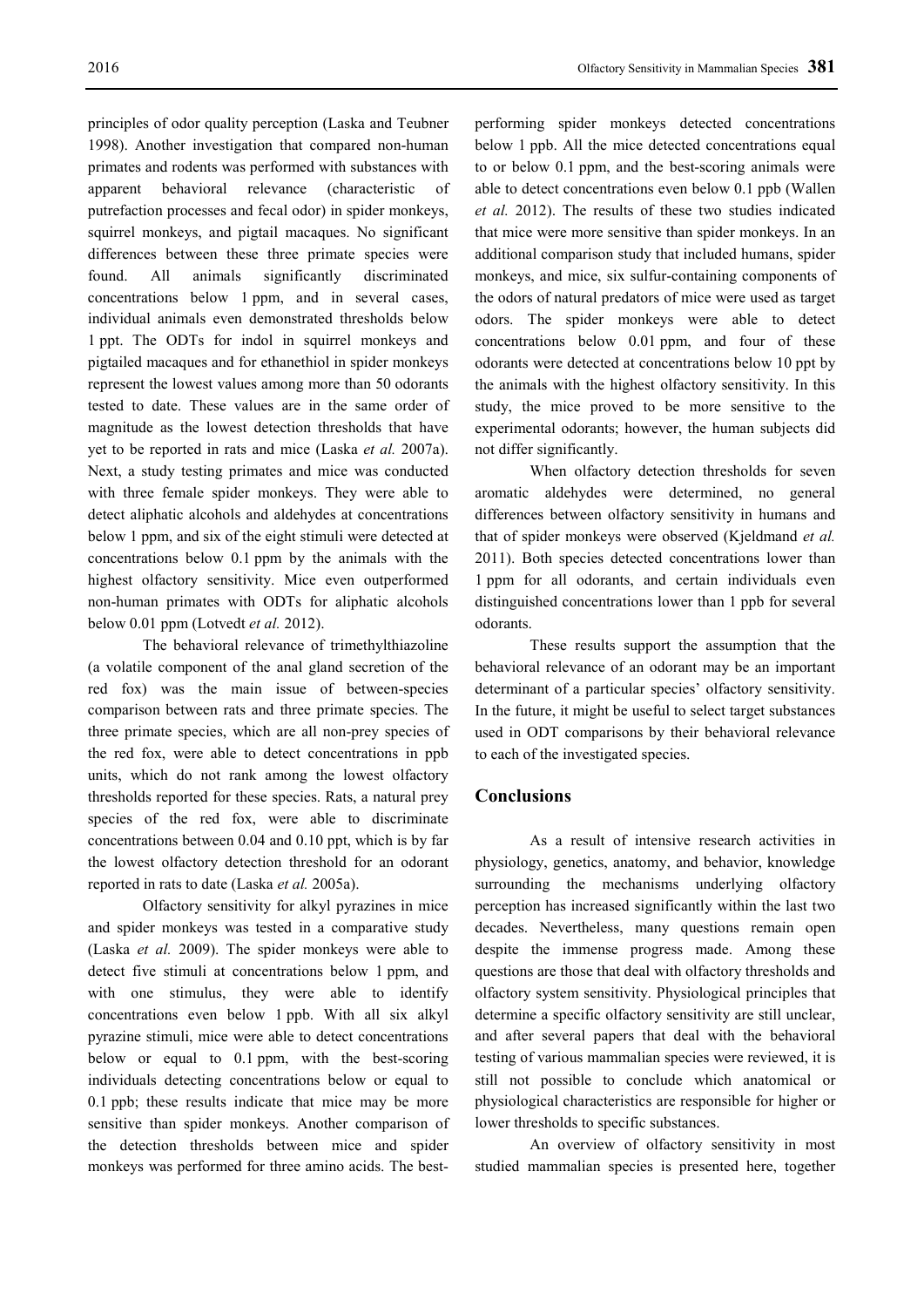with basics of olfactory perception and olfactory sensitivity factors. The results of the more than 40 studies presented provide further evidence of low specific olfactory thresholds in mammalian species. These research findings lend further support to the suggestion that genetic or neuroanatomical between-species comparison cannot be taken as a reliable predictor of olfactory performance.

According to the current research developments, scientific attention is increasingly focused on how olfactory sensitivity changes are associated with diagnosis of human diseases (Wu *et al.* 2011, Guthoff *et al.* 2009, Moberg *et al.* 1999, Croy *et al.* 2014b). The rise of this field of study is closely related to the development of high-resolution magnetic resonance (Welge-Lussen *et al.* 2009, Toledano *et al.* 2012, Croy *et al.* 2014c) and event-related potentials recording (Kayser *et al.* 2011). Another rapidly developing research area is closely linked to the between-species comparisons described in this review, and investigations focused on olfactory gene expression (Quignon *et al.* 2005, Tacher *et al.* 2005) not only in mammals (Laberge and Hara 2004).

As is made clear in this article, no studies have demonstrated a direct connection between olfactory sensitivity and an absolute number of specific olfactory receptors, the density of ORs in the olfactory epithelium, or the size and quality of the olfactory structures in the brain. An ecological view of olfactory sensitivity correlated with the behavioral relevance of odor stimuli offers a future approach in the significance of olfaction in mammalian species. The detectability of odorants may also be affected by their behavioral relevance and frequency of occurrence in the environment of the receiving subject. Future behavioral research in the field of specific olfactory sensitivity should focus on differences associated with species, breeds, sex, previous exposure, and behavioral relevance. A uniform comparable methodology of etho-physiological experiments has not been introduced. In the future, more integration of component studies should be followed, leading to a uniform methodological approach.

## **Conflict of Interest**

There is no conflict of interest.

# **References**

ABRAHAM U, SALEH M, KRAMER A: Odor is a time cue for circadian behavior. *J Biol Rhythm* **28**: 26-37, 2013.

- ADAMKIEWICZ E, JEZIERSKI T, WALCZAK M, GORECKA-BRUZDA A, SOBCZYNSKA M, PROKOPCZYK
	- M, ENSMINGER J: Traits of drug and explosives detection in dogs of two breeds as evaluated by their handlers and trainers. *Anim Sci Pap Rep* **31**: 205-217, 2013.
- AIME P, DUCHAMP-VIRET P, CHAPUT MA, SAVIGNER A, MAHFOUZ M, JULLIARD AK: Fasting increases and satiation decreases olfactory detection for a neutral odor in rats. *Behav Brain Res* **179**: 258-264, 2007.
- ARVIDSSON J, AMUNDIN M, LASKA M: Successful acquisition of an olfactory discrimination test by Asian elephants, Elephas maximus. *Physiol Behav* **105**: 809-814, 2012.
- ASHTON EH, EAYRS JT, MOULTON DG: Olfactory acuity in the dog. *Nature* **179**: 1069-1070, 1957.
- BECKER R, KING JE, MARKEE JE: Studies on olfactory discrimination in dogs: II. Discriminatory behavior in a free environment. *J Com Physiol Psychol* **5**: 773-780, 1962.
- BERGLUND H, LINDSTROM P, SAVIC I: Brain response to putative pheromones in lesbian women. *Proc Natl Acad Sci U S A* **103**: 8269-8274, 2006.
- BERGLUND H, LINDSTROM P, DHEJNE-HELMY C, SAVIC I: Male-to-female transsexuals show sex-atypical hypothalamus activation when smelling odorous steroids. *Cereb Cortex* **18**: 1900-1908, 2008.
- BIJLAND LR, BOMERS MK, SMULDERS YM: Smelling the diagnosis: a review on the use of scent in diagnosing disease. *Neth J Med* **71**: 300-307, 2013.
- BLOCK E, JANG S, MATSUNAMI H, SEKHARAN S, DETHIER B, ERTEM MZ, GUNDALA S, PAN Y, LI S, LI Z, LODGE SN, OZBIL M, JIANG H, PENALBA SF, BATISTA VS, ZHUANG H: Impalusibility of the vibrational theory of olfaction. *Proc Natl Acad Sci U S A* **112**: E2766-E2774, 2015.
- BOEHM N, GASSER B: Sensory receptor-like cells in the human foetal vomeronasal organ. *Neuroreport* **4**: 867-870, 1993.
- BOMERS MK, VAN AGTMAEL MA, LUIK H, VAN VEEN MC, VANDENBROUCKE-GRAULS CM, SMULDERS YM: Using a dog's superior olfactory sensitivity to identify Clostridium difficile in stools and patients: proof of principle study. *BMJ* **345**: e7396, 2012.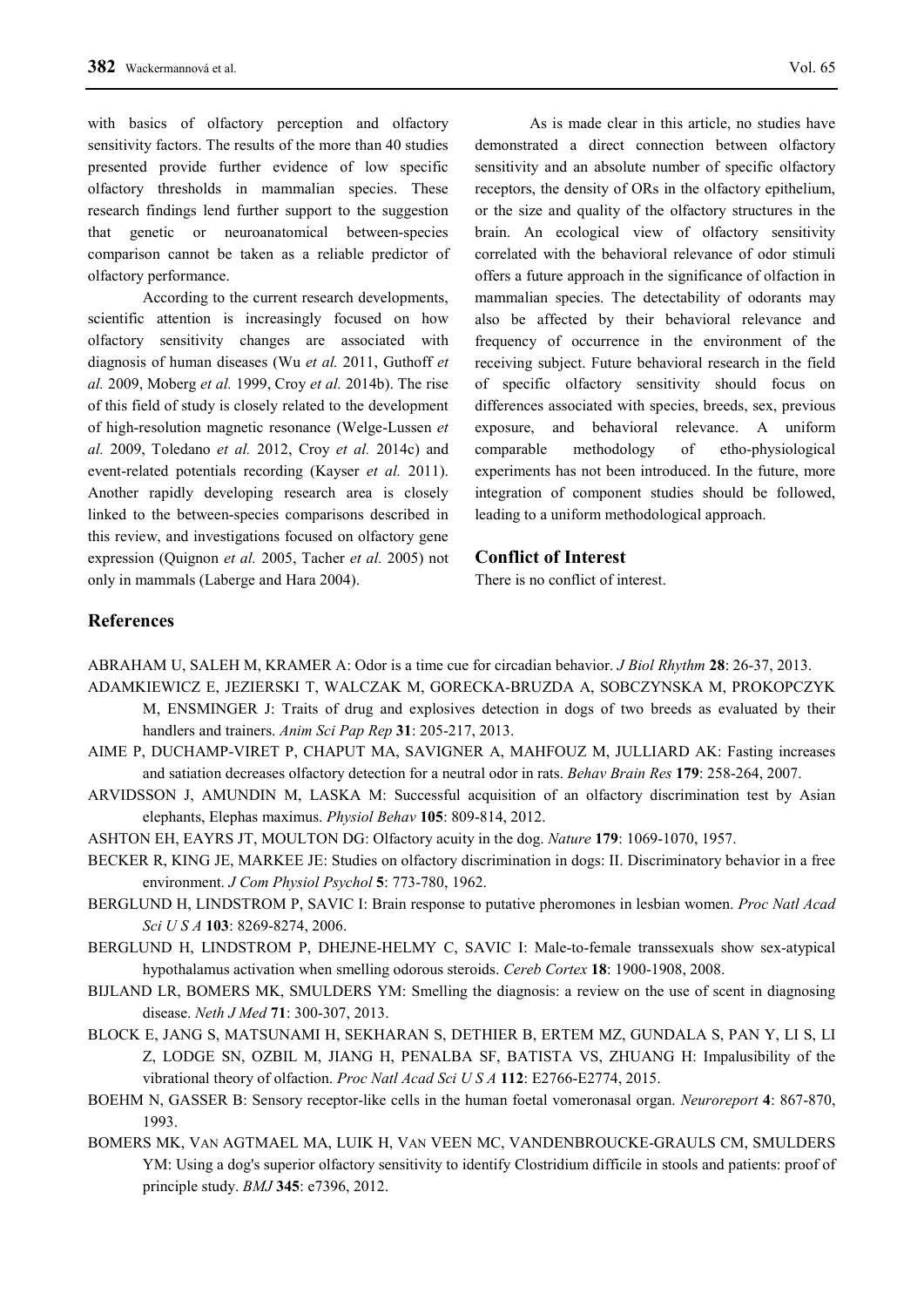- BRAND G, MILLOT JL: Sex differences in human olfaction: between evidence and enigma. *Q J Exp Psychol B* **54**: 259-270, 2001.
- BRECHBUHL J, KLAEY M, MOINE F, BOVAY E, HURNI N, NENNIGER-TOSATO M, BROILLET MC: Morphological and physiological species-dependent characteristics of the rodent Grueneberg ganglion. *Front Neuroanat* **8**: 87, 2014.
- BRENNAN PA: Pheromones in mammalian behavior. In: *The Neurobiology of Olfaction.* MENINI A (ed.), CRC Press, Cambridge, 2010, pp 157-181.
- BROWN SW, STRONG V: The use of seizure-alert dogs. *Seizure* **10**: 39-41, 2001.
- BROWNE C, STAFFORD K, FORDHAM R: The use of scent-detection dogs. *Ir Vet J* **59**: 97-100, 2006.
- BUSCHHUTER D, SMITKA M, PUSCHMANN S, GERBER JC, WITT M, ABOLMAALI ND, HUMMEL T: Correlation between olfactory bulb volume and olfactory function. *Neuroimage* **42**: 498-502, 2008.
- CAIN WS: Testing olfaction in a clinical setting. *Ear Nose Throat J* **68**: 316, 322-318, 1989.
- CAN GUVEN S, LASKA M: Olfactory sensitivity and odor structure-activity relationships for aliphatic carboxylic acids in CD-1 mice. *PloS One* **7**: e34301, 2012.
- COMETTO-MUNIZ JE, ABRAHAM MH: Human olfactory detection of homologous n-alcohols measured via concentration-response functions. *Pharmacol Biochem Behav* **89**: 279-291, 2008.
- COMETTO-MUNIZ JE, ABRAHAM MH: Olfactory detectability of homologous n-alkylbenzenes as reflected by concentration-detection functions in humans. *Neuroscience* **161**: 236-248, 2009a.
- COMETTO-MUNIZ JE, ABRAHAM MH: Olfactory psychometric functions for homologous 2-ketones. *Behav Brain Res* **201**: 207-215, 2009b.
- COMETTO-MUNIZ JE, ABRAHAM MH: Odor detection by humans of lineal aliphatic aldehydes and helional as gauged by dose-response functions. *Chem Senses* **35**: 289-299, 2010.
- COMETTO-MUNIZ JE, CAIN WS: Thresholds for odor and nasal pungency. *Physiol Behav* **48**: 719-725, 1990.
- COMETTO-MUNIZ JE, CAIN WS: Nasal pungency, odor, and eye irritation thresholds for homologous acetates. *Pharmacol Biochem Behav* **39**: 983-989, 1991.
- COMETTO-MUNIZ JE, CAIN WS: Efficacy of volatile organic compounds in evoking nasal pungency and odor. *Arch Environ Health* **48**: 309-314, 1993.
- COMETTO-MUNIZ JE, CAIN WS: Sensory reactions of nasal pungency and odor to volatile organic compounds: the alkylbenzenes. *Am Ind Hyg Assoc J* **55**: 811-817, 1994.
- COMETTO-MUNIZ JE, HERNANDEZ SM: Odorous and pungent attributes of mixed and unmixed odorants. *Percept Psychophys* **47**: 391-399, 1990.
- COMETTO-MUNIZ JE, CAIN WS, ABRAHAM MH: Quantification of chemical vapors in chemosensory research. *Chem Senses* **28**: 467-477, 2003.
- COMETTO-MUNIZ JE, CAIN WS, ABRAHAM MH, GIL-LOSTES J: Concentration-detection functions for the odor of homologous n-acetate esters. *Physiol Behav* **95**: 658-667, 2008.
- CORCELLI A, LOBASSO S, LOPALCO P, DIBATTISTA M, ARANEDA R, PETERLIN Z, FIRESTEIN S: Detection of explosives by olfactory sensory neurons. *J Hazard Mater* **175**: 1096-1100, 2010.
- CORNU JN, CANCEL-TASSIN G, ONDET V, GIRARDET C, CUSSENOT O: Olfactory detection of prostate cancer by dogs sniffing urine: a step forward in early diagnosis. *Eur Urol* **59**: 197-201, 2011.
- COUREAUD G, LANGLOIS D, SICARD G, SCHAAL B: Newborn rabbit responsiveness to the mammary pheromone is concentration-dependent. *Chem Senses* **29**: 341-350, 2004.
- CRAVEN BA, PATERSON EG, SETTLES GS: The fluid dynamics of canine olfaction: unique nasal airflow patterns as an explanation of macrosmia. *J R Soc Interface* **7**: 933-943, 2010.
- CROY I, SYMMANK A, SCHELLONG J, HUMMEL C, GERBER J, JORASCHKY P, HUMMEL T: Olfaction as a marker for depression in humans. *J Affect Disord* **160**: 80-86, 2014a.
- CROY I, NORDIN S, HUMMEL T: Olfactory disorders and quality of life an updated review. *Chem Senses* **39**: 185-194, 2014b.
- CROY I, SCHULZ M, BLUMRICH A, HUMMEL C, GERBER J, HUMMEL T: Human olfactory lateralization requires trigeminal activation. *Neuroimage* **98**: 289-295, 2014c.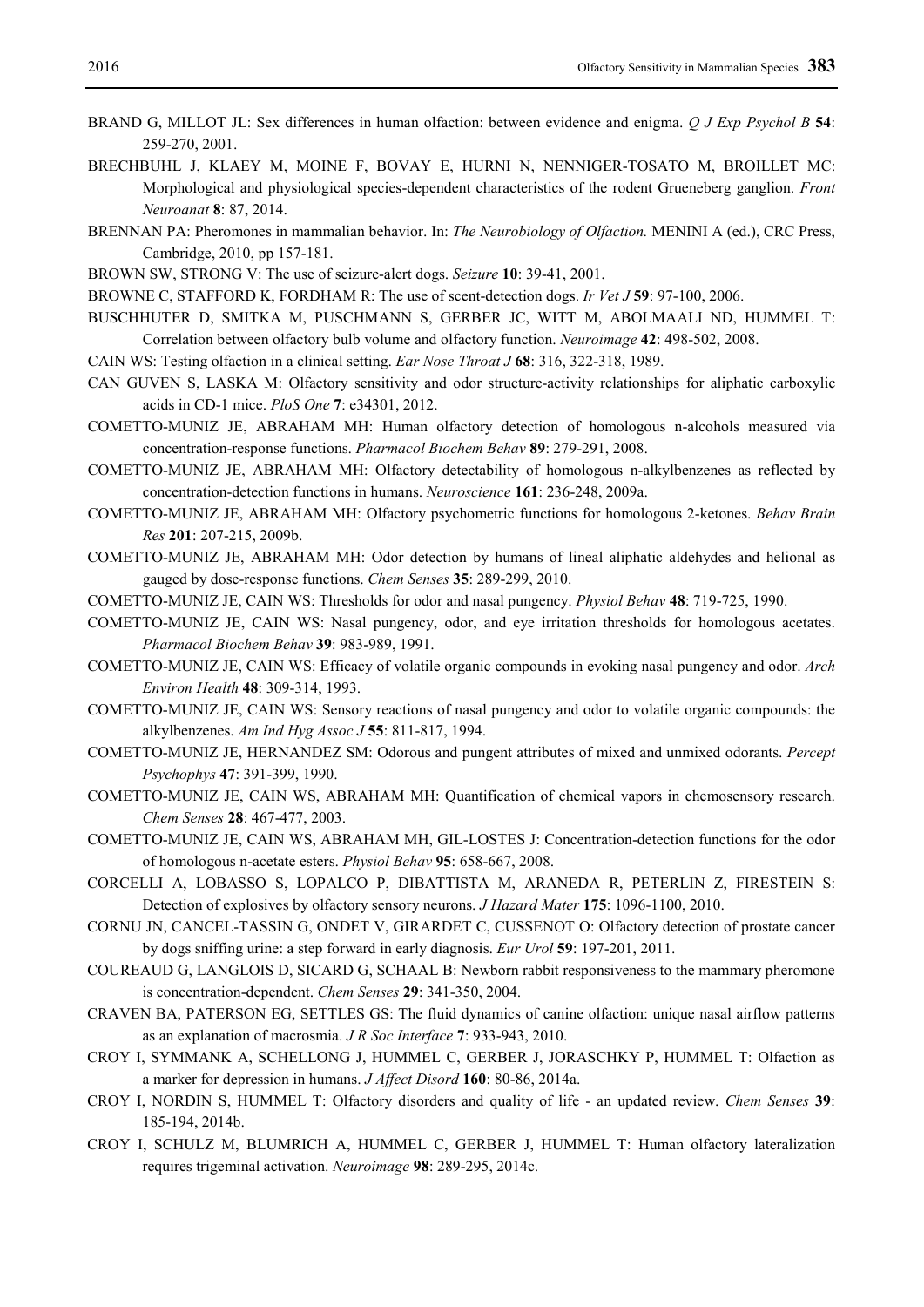- CROY I, ZEHNER C, LARSSON M, ZUCCO GM, HUMMEL T: Test-retest reliability and validity of the Sniffin´TOM odor memory test. *Chem Senses* **40**: 173-179, 2015.
- DALTON P, DOOLITTLE N, BRESLIN PA: Gender-specific induction of enhanced sensitivity to odors. *Nat Neurosci*  **5**: 199-200, 2002.
- DAMM M, VENT J, SCHMIDT M, THEISSEN P, ECKEL HE, LOTSCH J, HUMMEL T: Intranasal volume and olfactory function. *Chem Senses* **27**: 831-839, 2002.
- DEHLINGER K, TARNOWSKI K, HOUSE JL, LOS E, HANAVAN K, BUSTAMANTE B, AHMANN AJ, WARD WK: Can trained dogs detect a hypoglycemic scent in patients with type 1 diabetes? *Diabetes Care* **36**: e98-e99, 2013.
- DOTY RL: Influence of age and age-related diseases on olfactory function. *Ann N Y Acad Sci* **561**: 76-86, 1989.
- DOTY RL, CAMERON EL: Sex differences and reproductive hormone influences on human odor perception. *Physiol Behav* **97**: 213-228, 2009.
- DOTY RL, FERGUSON-SEGALL M: Influence of adult castration on the olfactory sensitivity of the male rat: a signal detection analysis. *Behav Neurosci* **103**: 691-694, 1989.
- DOTY RL, SNYDER PJ, HUGGINS GR, LOWRY LD: Endocrine, cardiovascular, and psychological correlated of olfactory sensitivity changes during the human menstrual cycle. *J Comp Physiol Psychol* **95**: 45-60, 1981.
- DUCHAMP-VIRET P, DUCHAMP A, SICARD G: Olfactory discrimination over a wide concentration range. Comparison of receptor cell and bulb neuron abilities. *Brain Res* **517**: 256-262, 1990.
- DYSON GM: The scientific basis of odour. *Chem Ind* **57**: 647-651, 1938.
- EHMANN R, BOEDEKER E, FRIEDRICH U, SAGERT J, DIPPON J, FRIEDEL G, WALLES T: Canine scent detection in the diagnosis of lung cancer: revisiting a puzzling phenomenon. *Eur Respir J* **39**: 669-676, 2012.
- EZEH PI, MYERS LJ, HANRAHAN LA, KEMPPAINEN RJ, CUMMINS KA: Effects of steroids on the olfactory function of the dog. *Physiol Behav* **51**: 1183-1187, 1992.
- FERDENZI C, ROBERTS SC, SCHIRMER A, DELPLANQUE S, CEKIC S, PORCHEROT C, CAYEUX I, SANDER D, GRANDJEAN D: Variability of affective responses to odors: culture, gender, and olfactory knowledge. *Chem Senses* **38**: 175-186, 2013.
- FERRIS KE, CLARK RD, COATES EL: Topical inhibition of nasal carbonic anhydrase affects the CO<sub>2</sub> detection threshold in rats. *Chem Senses* **32**: 263-271, 2007.
- FIRESTEIN S: How the olfactory system makes sense of scents. *Nature* **413**: 211-218, 2001.
- FRASNELLI J, LUNDSTROM JN, BOYLE JA, DJORDJEVIC J, ZATORRE RJ, JONES-GOTMAN M: Neuroanatomical correlates of olfactory performance. *Exp Brain Res* **201**: 1-11, 2010.
- FRASNELLI J, LUNDSTROM JN, BOYLE JA, KATSARKAS A, JONES-GOTMAN M: The vomeronasal organ is not involved in the perception of endogenous odors. *Hum Brain Mapp* **32**: 450-460, 2011.
- FRATER G, BAJGROWICZ JA, KRAFT P: Fragrance chemistry. *Tetrahedron* **54**: 7633-7703, 1998.
- GANESH A, BOGDANOWICZ W, HAUPT M, MARIMUTHU G, RAJAN KE: Role of olfactory bulb serotonin in olfactory learning in the greater short-nosed fruit bat, Cynopterus sphinx (Chiroptera: Pteropodidae). *Brain Res* **1352**: 108-117, 2010.
- GAZIT I, TERKEL J: Explosives detection by sniffer dogs following strenuous physical activity. *Appl Anim Behav Sci* **81**: 149-161, 2003.
- GAZIT I, LAVNER Y, BLOCH G, AZULAI O, GOLDBLATT A, TERKEL J: A simple system for the remote detection and analysis of sniffing in explosives detection dogs. *Behav Res Methods Instrum Comput* **35**: 82-89, 2003.
- GAZIT I, GOLDBLATT A, TERKEL J: The role of context specificity in learning: the effects of training context on explosives detection in dogs. *Animal Cogn* **8**: 143-150, 2005.
- GIANNARIS EL, CLELAND TA, LINSTER C: Intramodal blocking between olfactory stimuli in rats. *Phys Behav* **75**: 717-722, 2002.
- GOSTELOW P, PARSONS SA, STUETZ RM: Odour measurements for sewage treatment works. *Water Res* **35**: 579-597, 2001.
- GUTHOFF M, TSCHRITTER O, BERG D, LIEPELT I, SCHULTE C, MACHICAO F, HAERING HU, FRITSCHE A: Effect of genetic variation in Kv1.3 on olfactory function. *Diabetes Metab Res Rev* **25**: 523-527, 2009.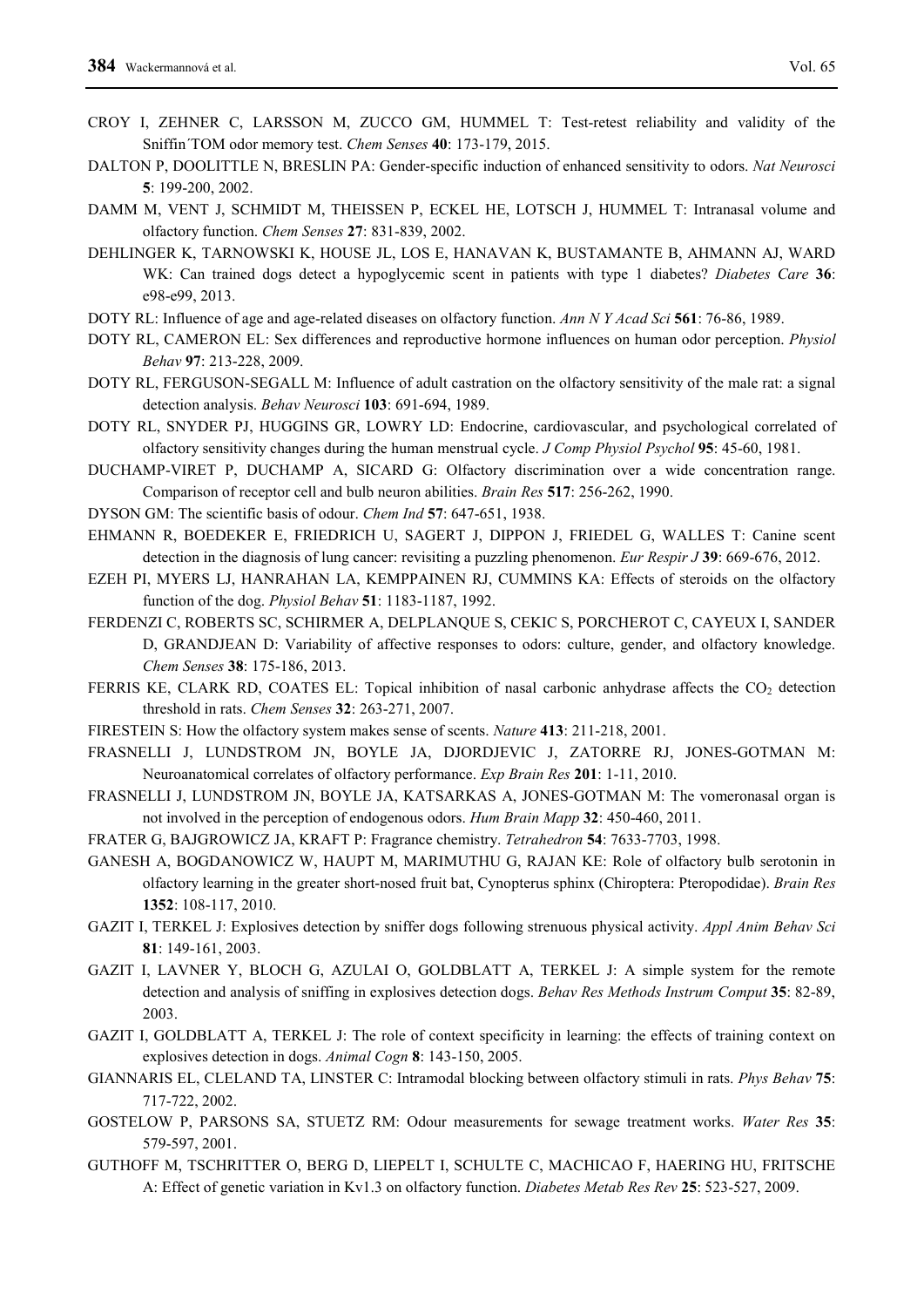- HAEHNER A, HUMMEL T, HUMMEL C, SOMMER U, JUNGHANNS S, REICHMANN H: Olfactory loss may be a first sign of idiopathic Parkinson's disease. *Mov Disord* **22**: 839-842, 2007.
- HALL NJ, GLENN K, SMITH DW, WYNNE CD: Performance of Pugs, German Shepherds, and Greyhounds (Canis lupus familiaris) on an odor-discrimination task. *J Comp Psychol* **129**: 237-246, 2015.
- HARPER RJ, ALMIRALL JR, FURTON KG: Identification of dominant odor chemicals emanating from explosives for use in developing optimal training aid combinations and mimics for canine detection. *Talanta* **67**: 313-327, 2005.
- HAVLÍČEK J, SAXTON TK, ROBERTS SC, JOZÍFKOVÁ E, LHOTA S, VALENTOVA J, FLEGR J: He sees, she smells? Male and female reports of sensory reliance in mate choice and non-mate choice contexts. *Pers Individ Dif* **45**: 565-570, 2008.
- HAVLÍČEK J, NOVÁKOVÁ L, VONDROVÁ M, KUBĚNA A, VALENTOVÁ J, ROBERTS SC: Olfactory perception is positively linked to anxiety in young adults. *Perception* **41**: 1246-1261, 2012.
- HAWKES CH, DOTY RL: Anatomy and physiology. In: *The Neurobiology of Olfaction*. HAWKES CH, DOTY RL (eds), Cambrige University Press, Cambridge, 2009, pp 1-59.
- HEPPER PG, WELLS DL: How many footsteps do dogs need to determine the direction of an odour trail? *Chem Senses* **30**: 291-298, 2005.
- HEPPER PG, WELLS DL: Perinatal olfactory learning in the domestic dog. *Chem Senses* **31**: 207-212, 2006.
- HERNANDEZ SALAZAR LT, LASKA M, RODRIGUEZ LUNA E: Olfactory sensitivity for aliphatic esters in spider monkeys (Ateles geoffroyi). *Behav Neurosci* **117**: 1142-1149, 2003.
- HORVATH G, JARVERUD GA, JARVERUD S, HORVATH I: Human ovarian carcinomas detected by specific odor. *Integr Cancer Ther* **7**: 76-80, 2008.
- HORVATH G, ANDERSSON H, PAULSSON G: Characteristic odour in the blood reveals ovarian carcinoma. *BMC Cancer* **10**: 643, 2010.
- HORVATH G, ANDERSSON H, NEMES S: Cancer odor in the blood of ovarian cancer patients: a retrospective study of detection by dogs during treatment, 3 and 6 months afterward. *BMC Cancer* **13**: 396, 2013.
- HUBENER F, LASKA M: A two-choice discrimination method to assess olfactory performance in pigtailed macaques, Macaca nemestrina. *Phys Behav* **72**: 511-519, 2001.
- HUDSON R: From molecule to mind: the role of experience in shaping olfactory function. *J Comp Physiol A Neuroethol Sens Neural Behav Physiol* **185**: 297-304, 1999.
- HUDSON R, LASKA M, PLOOG D: A new method for testing perceptual and learning capacities in unrestrained small primates. *Folia Primatol* **59**: 56-60, 1992.
- HUMMEL T, GOLLISCH R, WILDT G, KOBAL G: Changes in olfactory perception during the menstrual cycle. *Experientia* **47**: 712-715, 1991.
- HUMMEL T, BENSAFI M, NIKOLAUS J, KNECHT M, LAING DG, SCHAAL B: Olfactory function in children assessed with psychophysical and electrophysiological techniques. *Behav Brain Res* **180**: 133-138, 2007.
- IRRAZABAL M, HERNANDEZ-RIVERA SP, BRIANO JG: Modeling of TNT transport from landmines: numerical approach. *Chemosphere* **77**: 546-551, 2009.
- JACOB TJ, FRASER C, WANG L, WALKER V, O'CONNOR S: Psychophysical evaluation of responses to pleasant and mal-odour stimulation in human subjects; adaptation, dose response and gender differences. *Int J Psychophysiol* **48**: 67-80, 2003.
- JAEGER SR, MCRAE JF, SALZMAN Y, WILLIAMS L, NEWCOMB RD: A preliminary investigation into a genetic basis for cis-3-hexen-1-ol odour perception: a genome-wide association approach. *Food Qual Prefer* **21**: 121-131, 2010.
- JANCKE L: The plastic human brain. *Restor Neurol Neurosci* **27**: 521-538, 2009.
- JEZIERSKI T, ADAMKIEWICZ E, WALCZAK M, SOBCZYNSKA M, GORECKA-BRUZDA A, ENSMINGER J, PAPET E: Efficacy of drug detection by fully-trained police dogs varies by breed, training level, type of drug and search environment. *Forensic Sci Int* **237**: 112-118, 2014.
- JOHNSON EW: CaBPs and other immunohistochemical markers of the human vomeronasal system: a comparison with other mammals. *Microsc Res Tech* **41**: 530-541, 1998.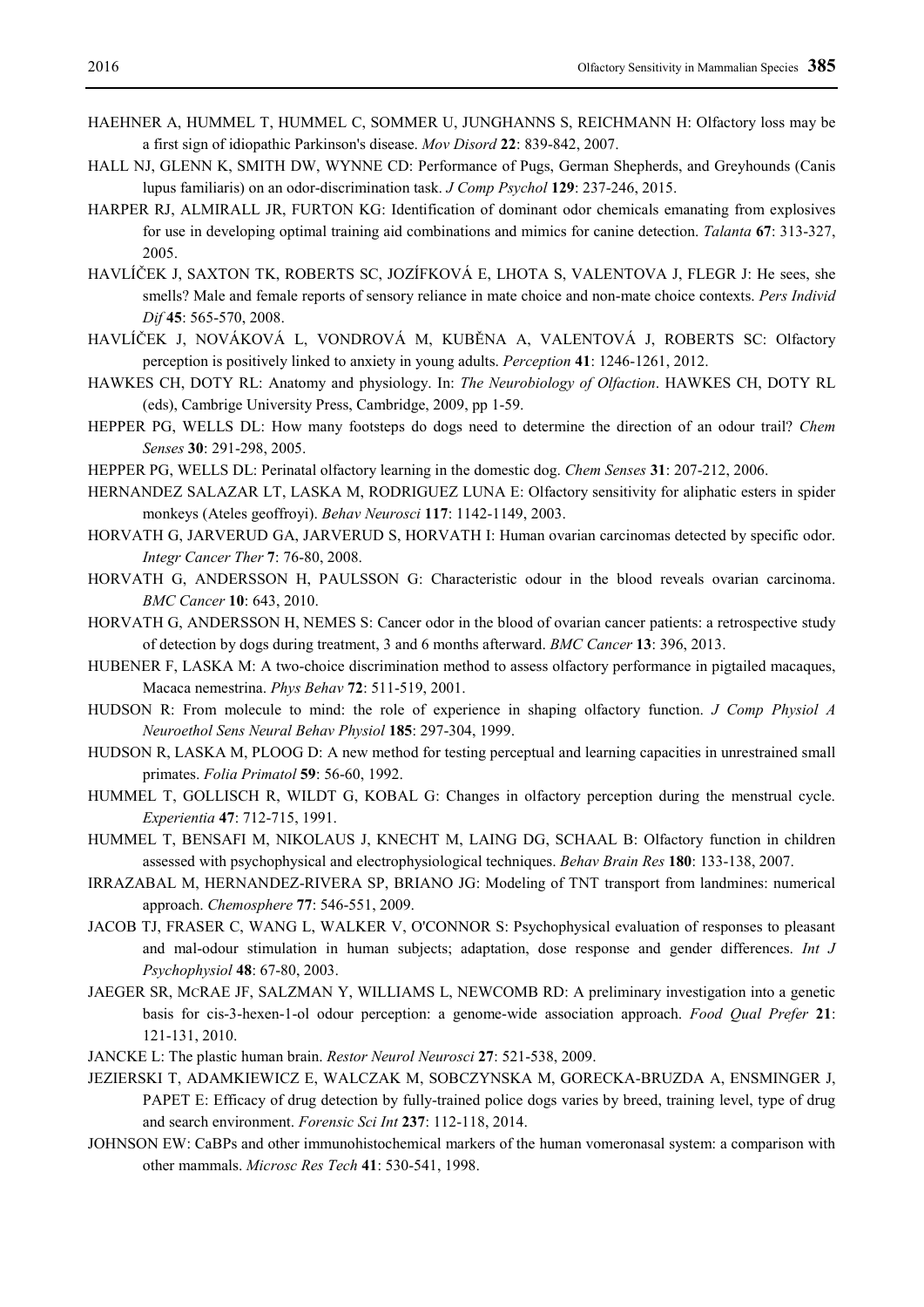- JOHNSTON JM: *Canine Detection Capabilities: Operational Implication of Recent R&D Findings*. Institute of Biological Detection Systems, Auburn University, 1999.
- KAISE H: Olfactory studies in the dog. *Kita Kanto Igaku* **19**: 369-408, 1969.
- KAUHANEN E, HARRI M, NEVALAINEN A, NEVALAINEN T: Validity of detection of microbial growth in buildings by trained dogs. *Environ Int* **28**: 153-157, 2002.
- KAYSER J, TENKE CE, KROPPMANN CJ, ALSCHULER DM, BEN-DAVID S, FEKRI S, BRUDER GE, KJELDMAND L, SALAZAR LT, LASKA M: Olfactory sensitivity for sperm-attractant aromatic aldehydes: a comparative study in human subjects and spider monkeys. *J Comp Physiol A Neuroethol Sens Neural Behav Physiol* **197**: 15-23, 2011.
- KLEENE SJ: The electrochemical basis of odor transduction in vertebrate olfactory cilia. *Chem Senses* **33**: 839-859, 2008.
- KRESTEL D, PASSE D, SMITH JC, JONSSON L: Behavioral determination of olfactory thresholds to amyl acetate in dogs. *Neurosci Biobehav Rev* **8**: 169-174, 1984.
- KURY J, STROBEL R: *Nitromethane K-9 Detection Limit.* Lawrence Livermore National Laboratory, Bureau of Alcohol, Tobacco and Firearms, 2003.
- LABERGE F, HARA TJ: Electrophysiological demonstration of independent olfactory receptor types and associated neuronal responses in the trout olfactory bulb. *Comp Biochem Physiol A Mol Integr Physiol* **137**: 397-408, 2004.
- LARSSON L, LASKA M: Ultra-high olfactory sensitivity for the human sperm-attractant aromatic aldehyde bourgeonal in CD-1 mice. *Neurosci Res* **71**: 355-360, 2011.
- LARSSON M, FINKEL D, PEDERSEN NL: Odor identification: influences of age, gender, cognition, and personality. *J Gerontol B Psychol Sci Soc Sci* **55**: P304-P310, 2000.
- LASKA M: Olfactory discrimination ability for aliphatic c6 alcohols as a function of presence, position, and configuration of a double bond. *Chem Senses* **30**: 755-760, 2005.
- LASKA M, HUBENER F: Olfactory discrimination ability for homologous series of aliphatic ketones and acetic esters. *Behav Brain Res* **119**: 193-201, 2001.
- LASKA M, HUDSON R: Assessing olfactory performance in a New World primate, Saimiri sciureus. *Phys Behav* **53**: 89-95, 1993.
- LASKA M, SEIBT A: Olfactory sensitivity for aliphatic alcohols in squirrel monkeys and pigtail macaques. *J Exp Biol* **205**: 1633-1643, 2002a.
- LASKA M, SEIBT A: Olfactory sensitivity for aliphatic esters in squirrel monkeys and pigtail macaques. *Behav Brain Res* **134**: 165-174, 2002b.
- LASKA M, TEUBNER P: Odor structure-activity relationships of carboxylic acids correspond between squirrel monkeys and humans. *Am J Physiol* **274**: R1639-R1645, 1998.
- LASKA M, AYABE-KANAMURA S, HUBENER F, SAITO S: Olfactory discrimination ability for aliphatic odorants as a function of oxygen moiety. *Chem Senses* **25**: 189-197, 2000a.
- LASKA M, SEIBT A, WEBER A: 'Microsmatic' primates revisited: olfactory sensitivity in the squirrel monkey. *Chem Senses* **25**: 47-53, 2000b.
- LASKA M, HOFMANN M, SIMON Y: Olfactory sensitivity for aliphatic aldehydes in squirrel monkeys and pigtail macaques. *J Comp Physiol A Neuroethol Sens Neural Behav Physiol* **189**: 263-271, 2003.
- LASKA M, FENDT M, WIESER A, ENDRES T, HERNANDEZ SALAZAR LT, APFELBACH R: Detecting danger or just another odorant? Olfactory sensitivity for the fox odor component 2,4,5-trimethylthiazoline in four species of mammals. *Physiol Behav* **84**: 211-215, 2005a.
- LASKA M, GENZEL D, WIESER A: The number of functional olfactory receptor genes and the relative size of olfactory brain structures are poor predictors of olfactory discrimination performance with enantiomers. *Chem Senses* **30**: 171-175, 2005b.
- LASKA M, HOFELMANN D, HUBER D, SCHUMACHER M: The frequency of occurrence of acyclic monoterpene alcohols in the chemical environment does not determine olfactory sensitivity in nonhuman primates. *J Chem Ecol* **32**: 1317-1331, 2006a.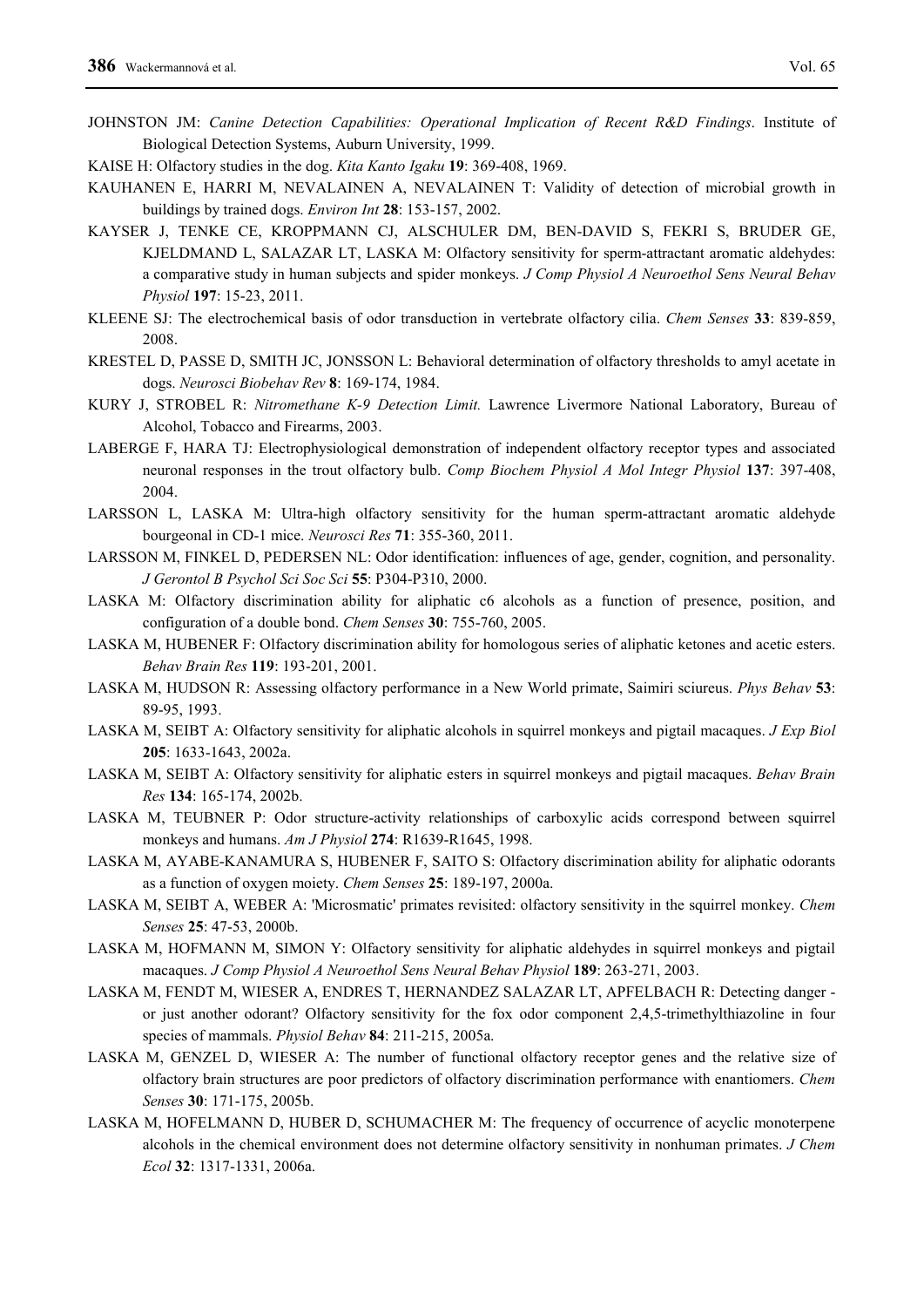- LASKA M, RIVAS BAUTISTA RM, HERNANDEZ SALAZAR LT: Olfactory sensitivity for aliphatic alcohols and aldehydes in spider monkeys (Ateles geoffroyi). *Am J Phys Anthropol* **129**: 112-120, 2006b.
- LASKA M, BAUTISTA RM, HOFELMANN D, STERLEMANN V, SALAZAR LT: Olfactory sensitivity for putrefaction-associated thiols and indols in three species of non-human primate. *J Exp Biol* **210**: 4169-4178, 2007a.
- LASKA M, JOSHI D, SHEPHERD GM: Olfactory discrimination ability of CD-1 mice for aliphatic aldehydes as a function of stimulus concentration. *J Comp Physiol A Neuroethol Sens Neural Behav Physiol* **193**: 955-961, 2007b.
- LASKA M, ROSANDHER A, HOMMEN S: Olfactory discrimination of aliphatic odorants at 1 ppm: too easy for CD-1 mice to show odor structure-activity relationships? *J Comp Physiol A Neuroethol Sens Neural Behav Physiol* **194**: 971-980, 2008a.
- LASKA M, SVELANDER M, AMUNDIN M: Successful acquisition of an olfactory discrimination paradigm by South African fur seals, Arctocephalus pusillus. *Phys Behav* **93**: 1033-1038, 2008b.
- LASKA M, PERSSON O, HERNANDEZ SALAZAR LT: Olfactory sensitivity for alkylpyrazines-a comparative study in CD-1 mice and spider monkeys. *J Exp Zool A Ecol Genet Physiol* **311**: 278-288, 2009.
- LASKA M, LORD E, SELIN S, AMUNDIN M: Olfactory discrimination of aliphatic odorants in South African fur seals (Arctocephalus pusillus). *J Comp Psychol* **124**: 187-193, 2010.
- LAWLESS HT: A simple alternative analysis of threshold data determined by ascending forced-choice methods of limits. *J Sens Stud* **25**: 332-346, 2010.
- LINSCHOTEN MR, HARVEY LO JR, ELLER PM, JAFEK BW: Fast and accurate measurement of taste and smell thresholds using a maximum-likelihood adaptive staircase procedure. *Percept Psychophys* **63**: 1330-1347, 2001.
- LORENZO N, WAN T, HARPER RJ, HSU YL, CHOW M, ROSE S, FURTON KG: Laboratory and field experiments used to identify Canis lupus var. familiaris active odor signature chemicals from drugs, explosives, and humans. *Anal Bioanal Chem* **376**: 1212-1224, 2003.
- LOTSCH J, LANGE C, HUMMEL T: A simple and reliable method for clinical assessment of odor thresholds. *Chem Senses* **29**: 311-317, 2004.
- LOTVEDT PK, MURALI SK, HERNANDEZ SALAZAR LT, LASKA M: Olfactory sensitivity for "green odors" (aliphatic  $C(6)$  alcohols and  $C(6)$  aldehydes) - a comparative study in male CD-1 mice (Mus musculus) and female spider monkeys (Ateles geoffroyi). *Pharmacol Biochem Behav* **101**: 450-457, 2012.
- LUNDSTROM JN, HUMMEL T, OLSSON MJ: Individual differences in sensitivity to the odor of 4,16-androstadien-3-one. *Chem Senses* **28**: 643-650, 2003.
- LUNDSTROM JN, MCCLINTOCK MK, OLSSON MJ: Effects of reproductive state on olfactory sensitivity suggest odor specificity. *Biol Psychol* **71**: 244-247, 2006.
- MACMILLAN NA, CREELMAN DC: *Detection Theory: A User´s Guide*. Cambridge University Press, Cambridge, 1991.
- MAHONEY A, WEETJENS BJ, COX C, BEYENE N, REITHER K, MAKINGI G, JUBITANA M, KAZWALA R, MFINANGA GS, KAHWA A, DURGIN A, POLING A: Pouched rats' detection of tuberculosis in human sputum: comparison to culturing and polymerase chain reaction. *Tuberc Res Treat* **2012**: 716989, 2012.
- MAINLAND JD, BREMNER EA, YOUNG N, JOHNSON BN, KHAN RM, BENSAFI M, SOBEL N: Olfactory plasticity: one nostril knows what the other learns. *Nature* **419**: 802, 2002.
- MALNIC B, HIRONO J, SATO T, BUCK LB: Combinatorial receptor codes for odors. *Cell* **96**: 713-723, 1999.
- MARSHALL DA, MOULTON DG: Olfactory sensitivity to alpha-ionone in humans and dogs. *Chem Senses* **6**: 1981.
- MARTINEC NOVÁKOVÁ L, HAVLÍČEK J, ROBERTS SC: Olfactory processing and odor specificity: a meta-analysis of menstrual cycle variation in olfactory sensitivity. *Anthopol Rev* **77**: 331-345, 2014.
- MCCULLOCH M, JEZIERSKI T, BROFFMAN M, HUBBARD A, TURNER K, JANECKI T: Diagnostic accuracy of canine scent detection in early- and late-stage lung and breast cancers. *Integr Cancer Ther* **5**: 30-39, 2006.
- MCCULLOCH M, TURNER K, BROFFMAN M: Lung cancer detection by canine scent: will there be a lab in the lab? *Eur Respir J* **39**: 511-512, 2012.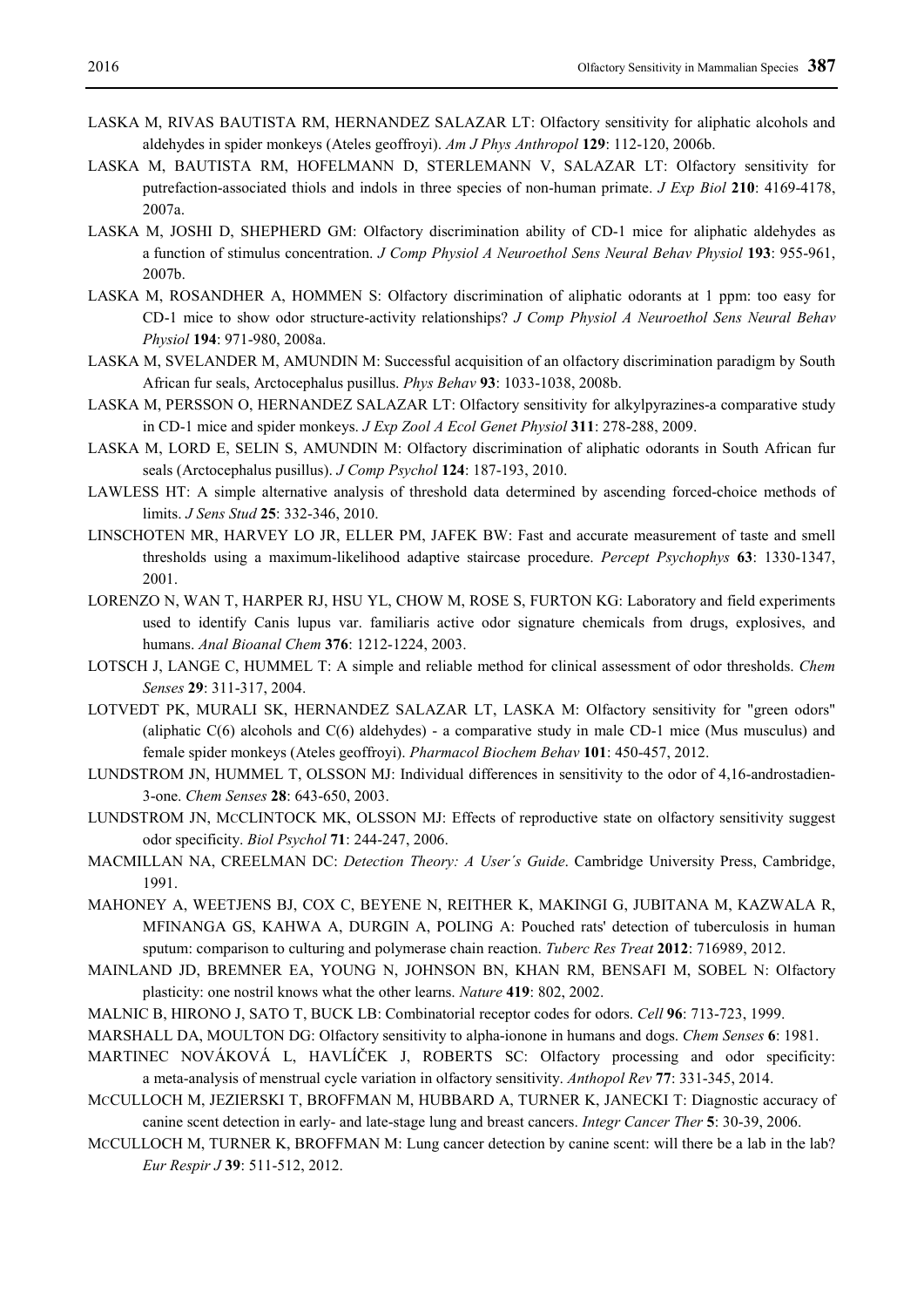- MGODE GF, WEETJENS BJ, NAWRATH T, LAZAR D, COX C, JUBITANA M, MAHONEY A, KUIPERS D, MACHANG'U RS, WEINER J, SCHULZ S, KAUFMANN SH: Mycobacterium tuberculosis volatiles for diagnosis of tuberculosis by Cricetomys rats. *Tuberculosis (Edinb)* **92**: 535-542, 2012.
- MOBERG PJ, AGRIN R, GUR RE, GUR RC, TURETSKY BI, DOTY RL: Olfactory dysfunction in schizophrenia: a qualitative and quantitative review. *Neuropsychopharmacology* **21**: 325-340, 1999.
- MOHEDANO-MORIANO A, PRO-SISTIAGA P, UBEDA-BAÑON I, DE LA ROSA-PRIETO C, SAIZ-SANCHEZ D, MARTINEZ-MARCOS A: V1R and V2R segregated vomeronasal pathways to the hypothalamus. *Neuroreport* **19**: 1623-1626, 2008.
- MOMBAERTS P: The human repertoire of odorant receptor genes and pseudogenes. *Annu Rev Genomics Hum Genet* **2**: 493-510, 2001.
- MOORE CH, PUSTOVYY O, DENNIS JC, MOORE T, MORRISON EE, VODYANOY VJ: Olfactory responses to explosives associated odorants are enhanced by zinc nanoparticles. *Talanta* **88**: 730-733, 2012.
- MORAN DT, JAFEK BW, ROWLEY JC 3RD: The vomeronasal (Jacobson's) organ in man: ultrastructure and frequency of occurrence. *J Steroid Biochem Mol Biol* **39**: 545-552, 1991.
- MORI K, SHEPHERD GM: Emerging principles of molecular signal processing by mitral/tufted cells in the olfactory bulb. *Semin Cell Biol* **5**: 65-74, 1994.
- MOULTON DG, ASHTON EH, EAYRS JT: Studies in olfactory acuity. 4. Relative detectability of n-aliphatic acids by the dog. *Anim Behav* **8**: 117-128, 1960.
- MURAMOTO K, HAGINO-YAMAGISHI K, TONOSAKI K, KABA H: Accessory olfactory bulb neurons are required for maintenance but not induction of V2R vomeronasal receptor gene expression in vitro. *Neurosci Lett* **500**: 6-9, 2011.
- NAVARRETE-PALACIOS E, HUDSON R, REYES-GUERRERO G, GUEVARA-GUZMAN R: Lower olfactory threshold during the ovulatory phase of the menstrual cycle. *Biol Psychol* **63**: 269-279, 2003.
- NEUHAUS W: Uber die Riechscharfe des Hundes fur Fettsauren. *Z Vergl Physiol* **35**: 527-552, 1953.
- NEVITT GA: Olfactory foraging by Antarctic procellariiform seabirds: life at high Reynolds numbers. *Biol Bull* **198**: 245-253, 2000.
- NICOLLINI P: Olfactory stimulation and its recession (in Italian). *Arch Ital Sci Farmacol* **4**: 109-172, 1954.
- OKA Y, TAKAI Y, TOUHARA K: Nasal airflow rate affects the sensitivity and pattern of glomerular odorant responses in the mouse olfactory bulb. *J Neurosci* **29**: 12070-12078, 2009.
- OLSSON P, LASKA M: Human male superiority in olfactory sensitivity to the sperm attractant odorant bourgeonal. *Chem Senses* **35**: 427-432, 2010.
- PARTYKA ML, BOND RF, FARRAR J, FALCO A, CASSENS B, CRUSE A, ATWILL ER: Quantifying the sensitivity of scent detection dogs to identify fecal contamination on raw produce. *J Food Prot* **77**: 6-14, 2014.
- PAUSE BM: Processing of body odor signals by the human brain. *Chemosens Percept* **5**: 55-63, 2012.
- PAUSE BM, MIRANDA A, GODER R, ALDENHOFF JB, FERSTL R: Reduced olfactory performance in patients with major depression. *J Psychiatr Res* **35**: 271-277, 2001.
- PAUSE BM, KRAUEL K, SCHRADER C, SOJKA B, WESTPHAL E, MULLER-RUCHHOLTZ W, FERSTL R: The human brain is a detector of chemosensorily transmitted HLA-class I-similarity in same- and opposite-sex relations. *Proc Biol Sci* **273**: 471-478, 2006.
- PICKEL D, MANUCY GP, WALKER DB, HALL SB, WALKER JC: Evidence for canine olfactory detection of melanoma. *Appl Anim Behav Sci* **89**: 107-116, 2004.
- POLING A, WEETJENS B, COX C, BEYENE NW, BACH H, SULLY A: Using trained pouched rats to detect land mines: another victory for operant conditioning. *J Appl Behav Anal* **44**: 351-355, 2011.
- QUIGNON P, GIRAUD M, RIMBAULT M, LAVIGNE P, TACHER S, MORIN E, RETOUT E, VALIN AS, LINDBLAD-TOH K, NICOLAS J, GALIBERT F: The dog and rat olfactory receptor repertoires. *Genome Biol* **6**: R83, 2005.
- RABIN MD, CAIN WS: Determinants of measured olfactory sensitivity. *Percept Psychophys* **39**: 281-286, 1986.
- SAVIC I, LINDSTROM P: PET and MRI show differences in cerebral asymmetry and functional connectivity between homo- and heterosexual subjects. *Proc Natl Acad Sci U S A* **105**: 9403-9408, 2008.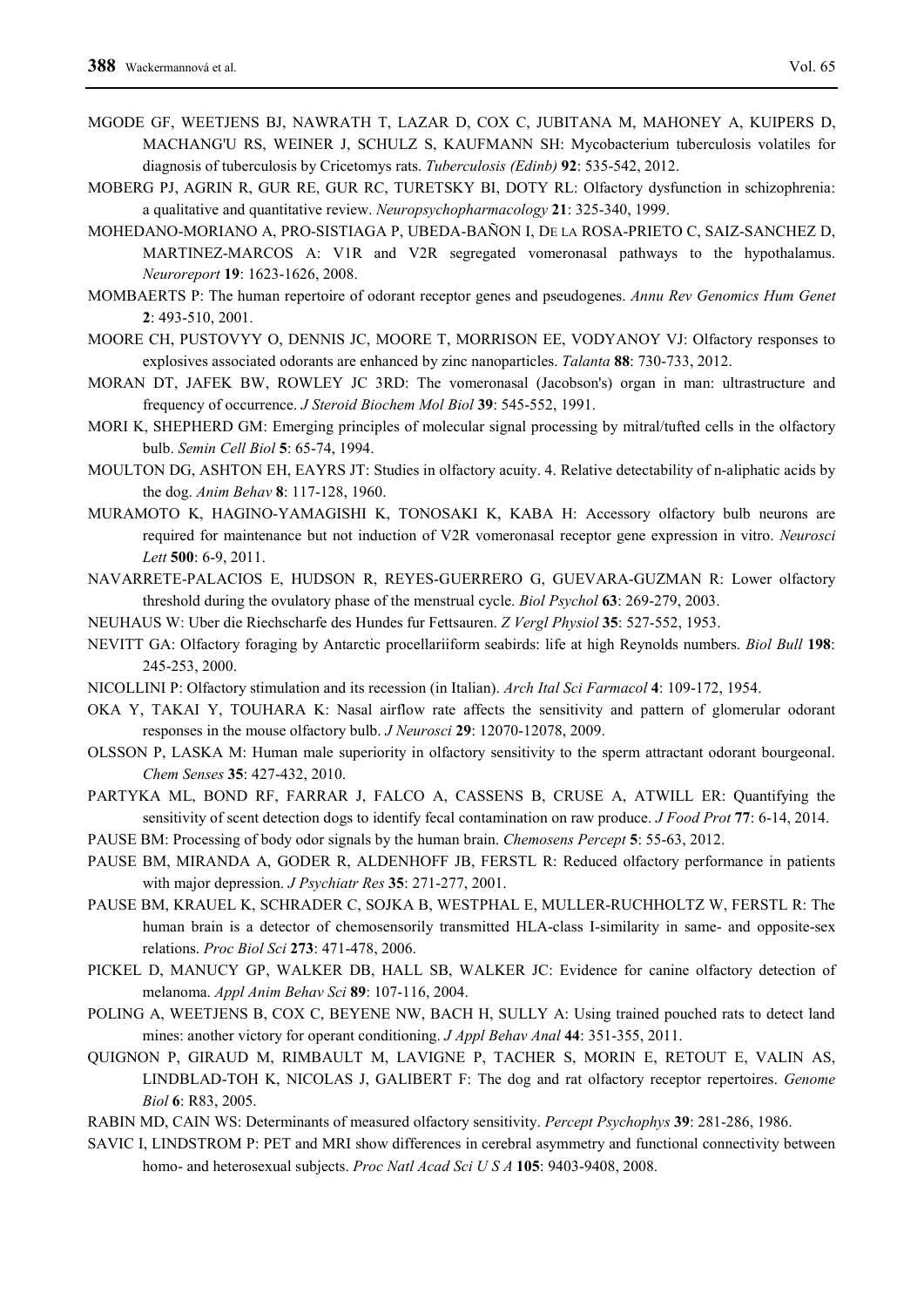- SAVIC I, BERGLUND H, GULYAS B, ROLAND P: Smelling of odorous sex hormone-like compounds causes sex-differentiated hypothalamic activations in humans. *Neuron* **31**: 661-668, 2001.
- SAXTON TK, LYNDON A, LITTLE AC, ROBERTS SC: Evidence that androstadienone, a putative human chemosignal, modulates women's attributions of men's attractiveness. *Horm Behav* **54**: 597-601, 2008.
- SEUBERT J, FREIHERR J, FRASNELLI J, HUMMEL T, LUNDSTROM JN: Orbitofrontal cortex and olfactory bulb volume predict distinct aspects of olfactory performance in healthy subjects. *Cereb Cortex* **23**: 2448-2456, 2013.
- SHEPHERD GM: The human sense of smell: are we better than we think? *PLoS Biol* **2**: E146, 2004.
- SINGH S: Sensors an effective approach for the detection of explosives. *J Hazard Mater* **144**: 15-28, 2007.
- SMITH TD, BHATNAGAR KP, TULADHAR P, BURROWS AM: Distribution of olfactory epithelium in the primate nasal cavity: are microsmia and macrosmia valid morphological concepts? *Anat Rec A Discov Mol Cell Evol Biol* **281**: 1173-1181, 2004.
- SMITH TD, LAITMAN JT, BHATNAGAR KP: The shrinking anthropoid nose, the human vomeronasal organ, and the language of anatomical reduction. *Anat Rec (Hoboken)* **297**: 2196-2204, 2014.
- SOBEL N, KHAN RM, HARTLEY CA, SULLIVAN EV, GABRIELI JDE: Sniffing longer rather than stronger to maintain olfactory detection threshold. *Chem Senses* **25**: 1-8, 2000.
- SONDERGAARD LV, HOLM IE, HERSKIN MS, DAGNAES-HANSEN F, JOHANSEN MG, JORGENSEN AL, LADEWIG J: Determination of odor detection threshold in the Gottingen minipig. *Chem Senses* **35**: 727-734, 2010.
- SONODA H, KOHNOE S, YAMAZATO T, SATOH Y, MORIZONO G, SHIKATA K, MORITA M, WATANABE A, MORITA M, KAKEJI Y, INOUE F, MAEHARA Y: Colorectal cancer screening with odour material by canine scent detection. *Gut* **60**: 814-819, 2011.
- STENSAAS LJ, LAVKER RM, MONTI-BLOCH L, GROSSER BI, BERLINER DL: Ultrastructure of the human vomeronasal organ. *J Steroid Biochem Mol Biol* **39**: 553-560, 1991.
- STEVENS JC, DADARWALA AD: Variability of olfactory threshold and its role in assessment of aging. *Percept Psychophys* **54**: 296-302, 1993.
- STEVENS JC, CAIN WS, BURKE RJ: Variability of olfactory threshold. *Chem Senses* **13**: 643-653, 1988.
- STORAN MJ, KEY B: Septal organ of Gruneberg is part of the olfactory system. *J Comp Neurol* **494**: 834-844, 2006.
- STRONG V, BROWN S, HUYTON M, COYLE H: Effect of trained Seizure Alert Dogs on frequency of tonic-clonic seizures. *Seizure* **11**: 402-405, 2002.
- SVARTBERG K, FORKMAN B: Personality traits in the domestic dog (Canis familiaris). *Appl Anim Behav Sci* **79**: 133-155, 2002.
- TACHER S, QUIGNON P, RIMBAULT M, DREANO S, ANDRE C, GALIBERT F: Olfactory receptor sequence polymorphism within and between breeds of dogs. *J Hered* **96**: 812-816, 2005.
- THANOS PK, ROBISON LS, ROBINSON JK, MICHAELIDES M, WANG GJ, VOLKOW ND: Obese rats with deficient leptin signaling exhibit heightened sensitivity to olfactory food cues. *Synapse* **67**: 171-178, 2013.
- TOLEDANO A, BORROMEO S, LUNA G, MOLINA E, SOLANA AB, GARCIA-POLO P, HERNANDEZ JA, ALVAREZ-LINERA J: Objective assessment of olfactory function using functional magnetic resonance imaging. *Acta Otorrinolaringol Esp* **63**: 280-285, 2012.
- TROTIER D: Vomeronasal organ and human pheromones. *Eur Ann Otorhinolaryngol Head Neck Dis* **128**: 184-190, 2011.
- TROTIER D, DOVING KB: Functional role of receptor neurons in encoding olfactory information. *J Neurobiol* **30**: 58-66, 1996.
- TROTIER D, ELOIT C, WASSEF M, TALMAIN G, BENSIMON JL, DOVING KB, FERRAND J: The vomeronasal cavity in adult humans. *Chem Senses* **25**: 369-380, 2000.
- TURIN L: A method for the calculation of odor character from molecular structure. *J Theor Biol* **216**: 367-385, 2002.
- TURIN L, YOSHII F: Structure/odor relations: a modern perspective. In: *Handbook of Olfaction and Gustation*. Marcel Dekker, New York, 2003, pp 275-294.
- VOSSHALL LB: Laying a contovrsial smell theory to rest. *Proc Natl Acad Sci U S A* **112**: 6525-6526, 2015.